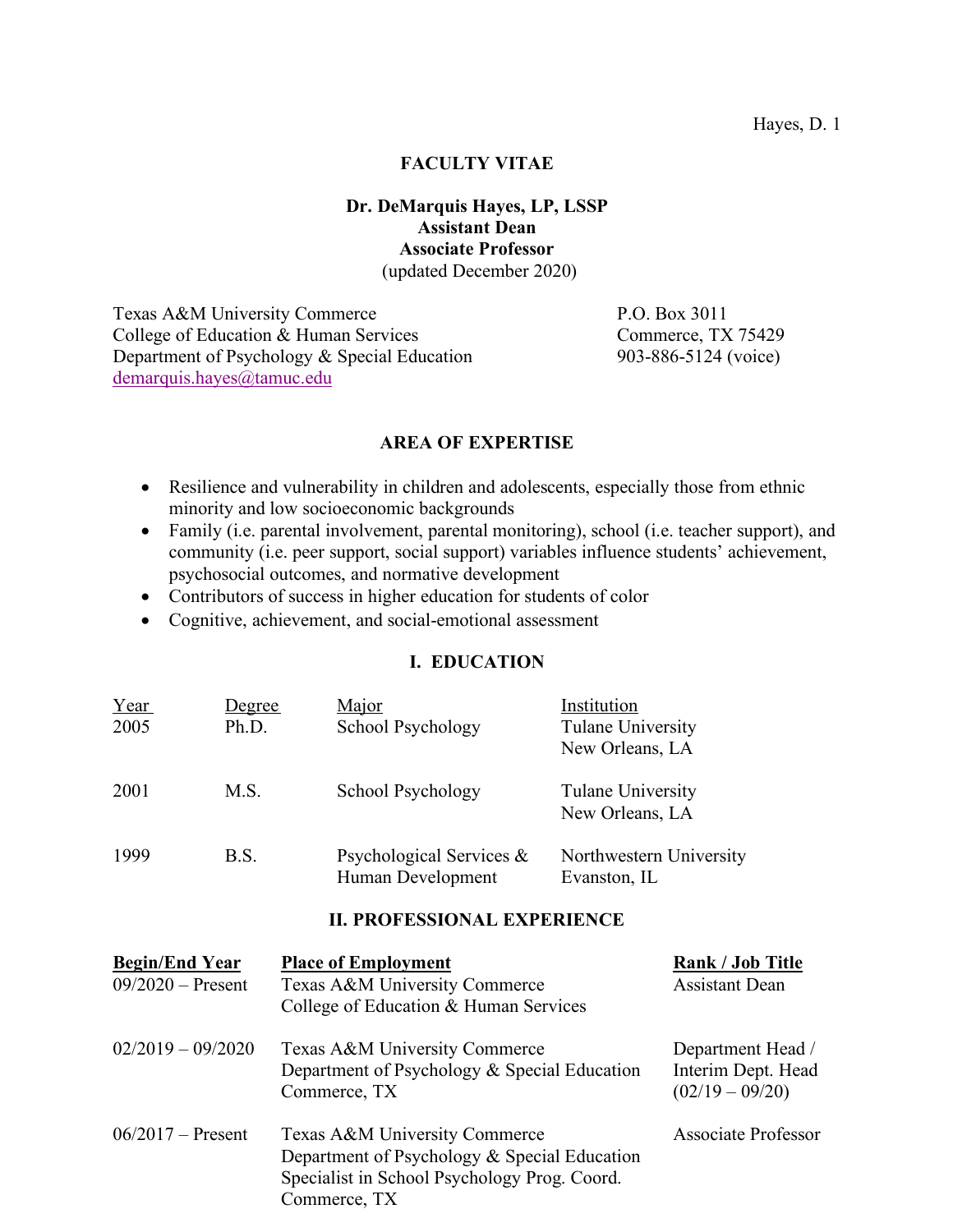| $08/2016$ – Present | Texas A&M University Commerce<br>Department of Psychology & Special Education<br>$(07/18 -$ Present)<br>Department of Psychology, Counseling & Special<br>Education $(08/16 - 07/18)$<br>Commerce, TX | <b>Associate Professor</b>                            |
|---------------------|-------------------------------------------------------------------------------------------------------------------------------------------------------------------------------------------------------|-------------------------------------------------------|
| $08/2012 - 08/2016$ | Texas A&M University Commerce<br>Department of Psychology, Counseling<br>& Special Education<br>Commerce, TX                                                                                          | <b>Assistant Professor</b>                            |
| $08/2007 - 08/2012$ | University of North Texas<br>Department of Educational Psychology<br>Denton, TX                                                                                                                       | <b>Assistant Professor</b>                            |
| $01/2007 - 05/2007$ | Texas A&M University- Commerce<br>Department of Psychology & Special Education<br>Mesquite, TX                                                                                                        | <b>Adjunct Professor</b>                              |
| $08/2005 - 07/2007$ | Dallas Independent School District<br><b>Individual Evaluation Department</b><br>Dallas, TX                                                                                                           | Licensed Specialist in<br>School Psychology<br>(LSSP) |
| $08/2004 - 07/2005$ | Dallas Independent School District<br><b>Psychological Services Department</b><br>Dallas, TX                                                                                                          | LSSP / LSSP Trainee                                   |
| $08/2003 - 07/2004$ | Dallas Independent School District<br><b>Psychological Services Department</b><br>Dallas, TX                                                                                                          | Pre-Doctoral<br>Psychology Intern                     |
| $09/1999 - 05/2003$ | <b>Tulane University</b><br>Department of Psychology                                                                                                                                                  | Teaching<br>Assistantship                             |

# **III. SCHOLARLY PUBLICATION RECORD**

#### **A. Refereed papers:** *\*Graduate Student; +Undergraduate Student*

- 1. Combes, B. H., Chang, M., Austin, J. E., & **Hayes, D.** (2016). The Use of Evidence-Based Practices in the Provision of Social Skills Training for Students with Autism Spectrum Disorder among School Psychologists. *Psychology in the Schools, 53,* 548-563. doi: 10.1002/pits.21923
- 2. *<sup>+</sup>*Connel, B., **Hayes, D.**, & Carlson, M. (2015). Relation between parental divorce and adjustment in college students. *Journal of Divorce & Remarriage, 56*, 336-345. doi: 10.1080/10502556.2015.1025756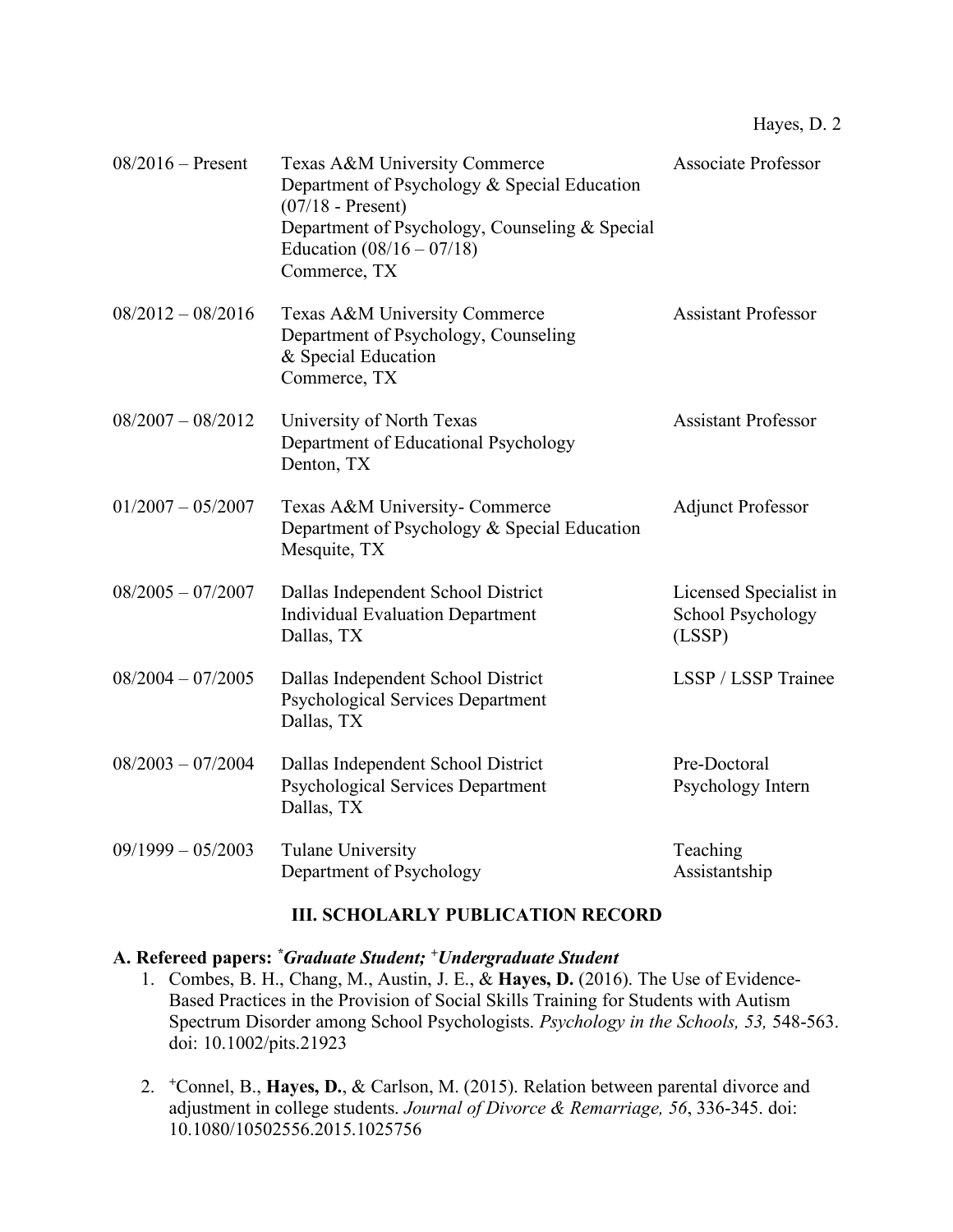- 3. **Hayes, D.**, Blake, J. J., Darensbourg, A., & Castillo, L. G. (2015). Examining the academic achievement of Latino adolescents: The role of peer and parental influences. *Journal of Early Adolescence, 35,* 141-161. doi: 10.1177/0272431614530806
- 4. Cunningham, M., Swanson, D. P., & **Hayes, D.** (2013). School and community-based associations to hypermasculine attitudes in African American adolescent males. *American Journal of Orthopsychiatry,* 83, 244-251. doi: 10.1111/ajop.12029
- 5. **Hayes, D.** (2012). Parental involvement and achievement outcomes in African American adolescents. *Journal of Comparative Family Studies, 43*, 567-582.
- 6. **Hayes, D.**, Huey, E., Hull, D. M., & Saxon, T. F. (2012). Career decision-making selfefficacy: The influence of positive youth development in unattached Jamaican youth. *Journal of Career Development*, *39,* 407-422. doi: 10.1177/0894845310390364
- 7. Blake, J. J., Kim, E. S., McCormick, A. S., & **Hayes, D.** (2011). The dimensionality of social victimization: A preliminary investigation. *School Psychology Quarterly, 26*, 56- 69. doi: 10.1037/a0022712
- 8. **Hayes, D.**, & Blake, J.J. (2011). Predicting Parental Home and School Involvement in High School African American Adolescents. *The High School Journal, 94*, 154-166. doi: 10.1353/hsj.2011.0010
- 9. Mercer, S. H., Zeigler-Hill, V., Wallace, M., & **Hayes, D.** (2011). Development and initial validation of the inventory of microaggressions against Black individuals. *Journal of Counseling Psychology, 58*, 457-469. doi: 10.1037/a0024937
- 10. *\**O'Keefe, L. M., **Hayes, D.**, Easton-Brooks, D., & Johnson, T. (2010). Advanced placement, dual credit, and four-year college graduation. *Enrollment Management Journal, 4*, 69-88.
- 11. **Hayes, D.**, Cunningham, M., & Coursealt, J. (2006). Race related barriers for African American males pursuing higher education: Implications for psychology. *Race, Gender, and Class, 13*, 124-132.
- 12. Cunningham, M., Hurley, M., Foney, D., & **Hayes, D.** (2002). The influence of perceived contextual stress on self-esteem and academic outcomes in African American adolescents. *Journal of Black Psychology, 28*, 215-233.

#### **B. Refereed papers under review:** *\*Graduate Student; +Undergraduate Student*

- 1. Hull, D. M., Hinerman, K. M., Fagan, M. A., Powell, M. G., Naslund-Hadley, E. I., & Hayes, D. (under review). Positive youth development in Belize: A cluster-randomized traial of positive action.
- 2. \*Otubanjo, O., & **Hayes, D.** (under review). Egocentric bias: The spotlight effect in sub-Saharan African students in the United States.
- 3. *<sup>+</sup>*Gray, D., & **Hayes, D.** (under review). Do White students experience discrimination too? Racial microaggressions in a multiethnic college sample.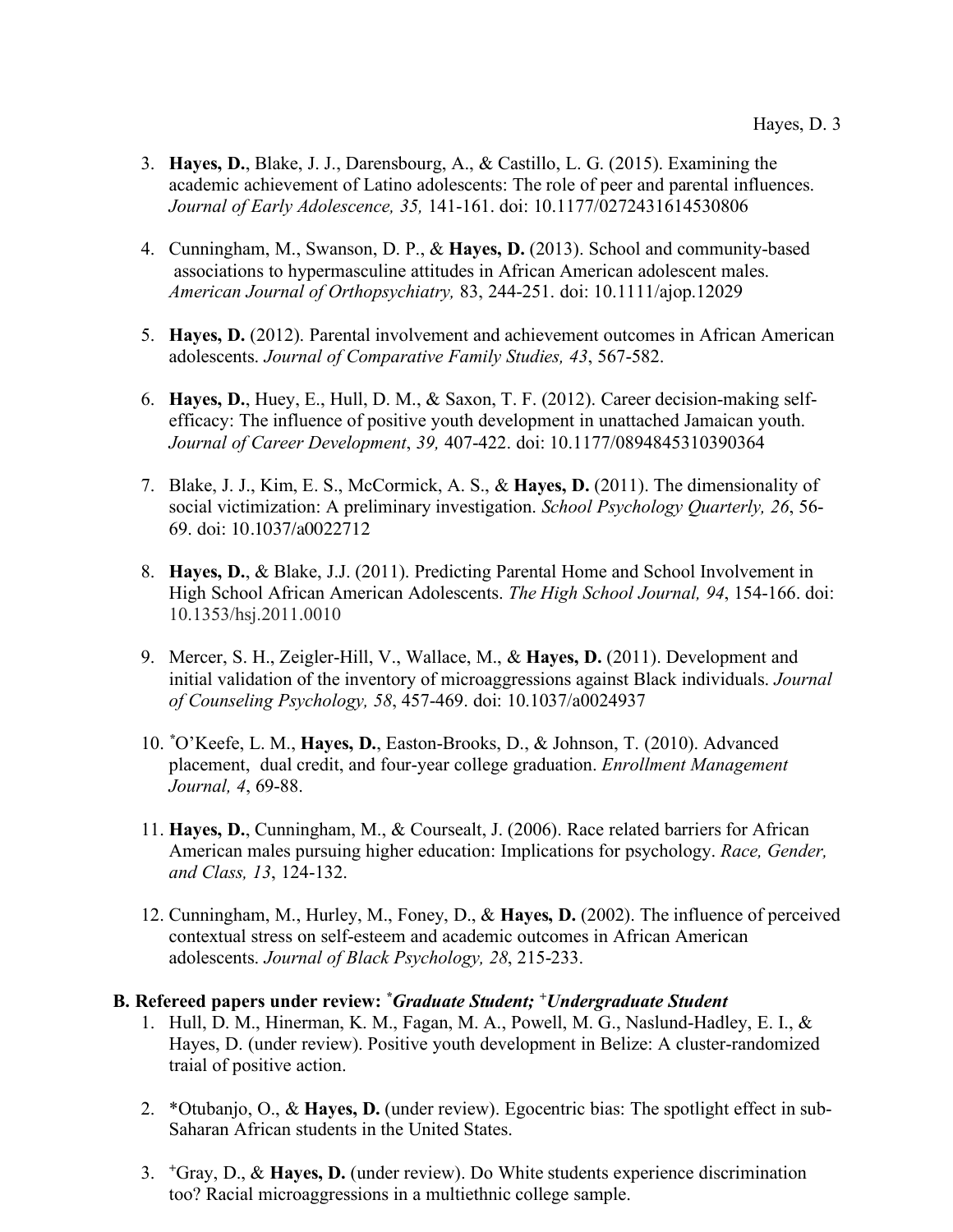- 4. **Hayes, D.**, Lindo, E., Rinn, A., & Miner-Rubino, K., (under review). Reliability and factor structure of the Child and Adolescent Social Support Scale with a college age sample.
- 5. *\** Willis, T. & **Hayes. D.** (under review). Examining spacing effects in adolescents' acquisition of a social emotional learning curriculum.

# **C. Book chapters:**

- 1. Hott, B. L., **Hayes, D.**, Dibbs, R. A., & *\** Raymond, L. (2017). Assessment in Inclusive Settings. In C. M. Curran & A. J. Peterson (Eds.) *Handbook of Research on Classroom Diversity and Inclusive Education Practice* (pp. 426-443) Hershey, PA: IGI Global.
- 2. **Hayes, D.** (2011). Going beyond parental involvement: Parent perceptions of teacher support and its influence on the achievement outcomes of African American adolescents. In L. L. Howell, C. W. Lewis, & N. Carter (Eds.) *Yes We Can!: Improving Urban Schools Through Innovative Educational Reform* (pp. 91-107) Charlotte, NC: Information Age Publishers.
- 3. **Hayes, D.**, & Cunningham, M. (2003). Family and school environments working together to impact academic achievement in African American adolescents. In C. C. Yeakey & R. Henderson (Eds.) *Surmounting All Odds: Education, Opportunity, and Society in the New Millennium* (pp. 107-123) Geenwich, CT: Information Age Publishers.

# **D. Manuscripts in preparation:** *\* Graduate Student; +Undergraduate Student*

- 1. **Hayes, D.** (in preparation). Self-esteem and racial-ethnic identity.
- 2. **Hayes, D.**, Blake, J. J., & *\**Warnick, B. (in preparation). The role of parental involvement on students' racial ethnic identity.
- 3. **Hayes, D.**, & Cunningham, M. (revise). Parental monitoring as a protective factor for African American adolescents.
- 4. \*Mann, J. & **Hayes, D.** (in preparation). Teacher attitudes regarding the reintegration of students with emotional/behavioral disorders.
- 5. *<sup>+</sup>*March-Farmer, L. & **Hayes, D.** (in preparation). Examining similarities and differences in traditional vs. non-traditional college students.
- 6. *\**Warnick, B., **Hayes, D.**, & Blake, J. J. (revise). Relationship between Racial-Ethnic Identity and Minority Students' Perceived Academic Engagement*.*
- 7. *<sup>+</sup>*Williams, J., & **Hayes, D.** (in preparation). A meta-analysis on depression in adolescents living in low-income neighborhoods.

# **E. Book Chapters in preparation:** *\*Graduate Student; +Undergraduate Student*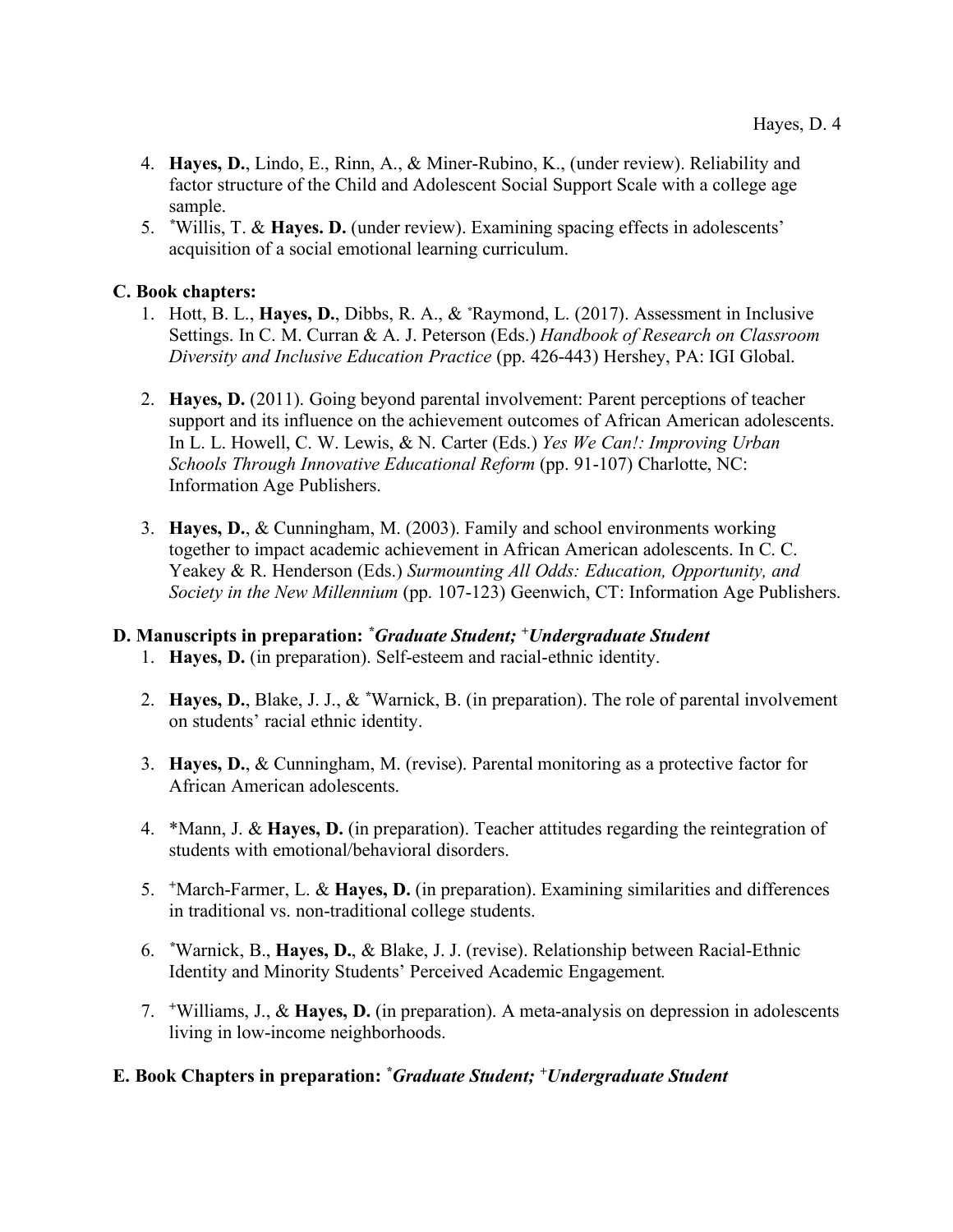## **IV. GRANTS & CONTRACTS**

#### **A. External grants and contracts:**

2011 Hull, D., & **Hayes, D.** Co-Principle Investigator *Childhood Resiliency Effects from School-wide Treatment (CREST) in Belize City* Inter-American Development Bank \$425,000  $08/29/2011 - 08/01/12$ 

#### **B. Internal grants and contracts:**

2014 Hayes, D. College of Education and Human Services Faculty Enhancement Grant (\$512.49)

2008 **Hayes, D.** Principle Investigator

*Can parental involvement reduce barriers to higher education for African American college students?* University of North Texas Faculty Research Initiation Grant \$3500 \$500 College of Education matching funds

#### **C. Under Review/Non-funded external grants and contracts:**

| Not Funded  | Krueger, L. (2015) NSF Research Experience for<br>Undergraduates grant                                                                                                                                                  | <b>Research Personnel</b> |
|-------------|-------------------------------------------------------------------------------------------------------------------------------------------------------------------------------------------------------------------------|---------------------------|
| Not Funded. | Lu, S. (2014) NIH National Institute on Minority<br>Health and Health Disparities RFA-RM-13-016<br>grant                                                                                                                | Mentor                    |
| Not Funded. | <b>Hayes. D.</b> , Blake, J., $\&$ Darensbourg, A. (2010).<br>The study of adolescent resiliency $(S.O.A.R.)$ .<br>Hogg Foundation Mental Health Research Grant for Tenure-Track<br><b>Assistant Professor in Texas</b> | Principle Investigator    |
| Not Funded. | <b>Hayes, D.</b> (2008)<br>Guess who's not coming to dinner: Examination of African American male                                                                                                                       | Principle Investigator    |

*Guess who's not coming to dinner: Examination of African American males in higher education.* Stanford Center on Adolescence Youth Purpose Research Grant.

#### **V. Presentations**

#### **A. Papers & Posters Presented:** *\* Graduate Student; +Undergraduate Student*

- 1. **Hayes, D.**, & Willis, T. (2020). Spacing effects in adolescents' acquisition of a SEL curriculum. Poster presentation at 2020 National Association of School Psychologists Annual Convention, Baltimore, MD.
- 2. **Hayes, D.**, Conoyer, S. J., & Carrero, K. M. (2019). Full-day vs. half-day prekindergarten for children in poverty: Equitable achievement. Paper presentation at National Association of School Psychologists Annual Convention, Atlanta, GA.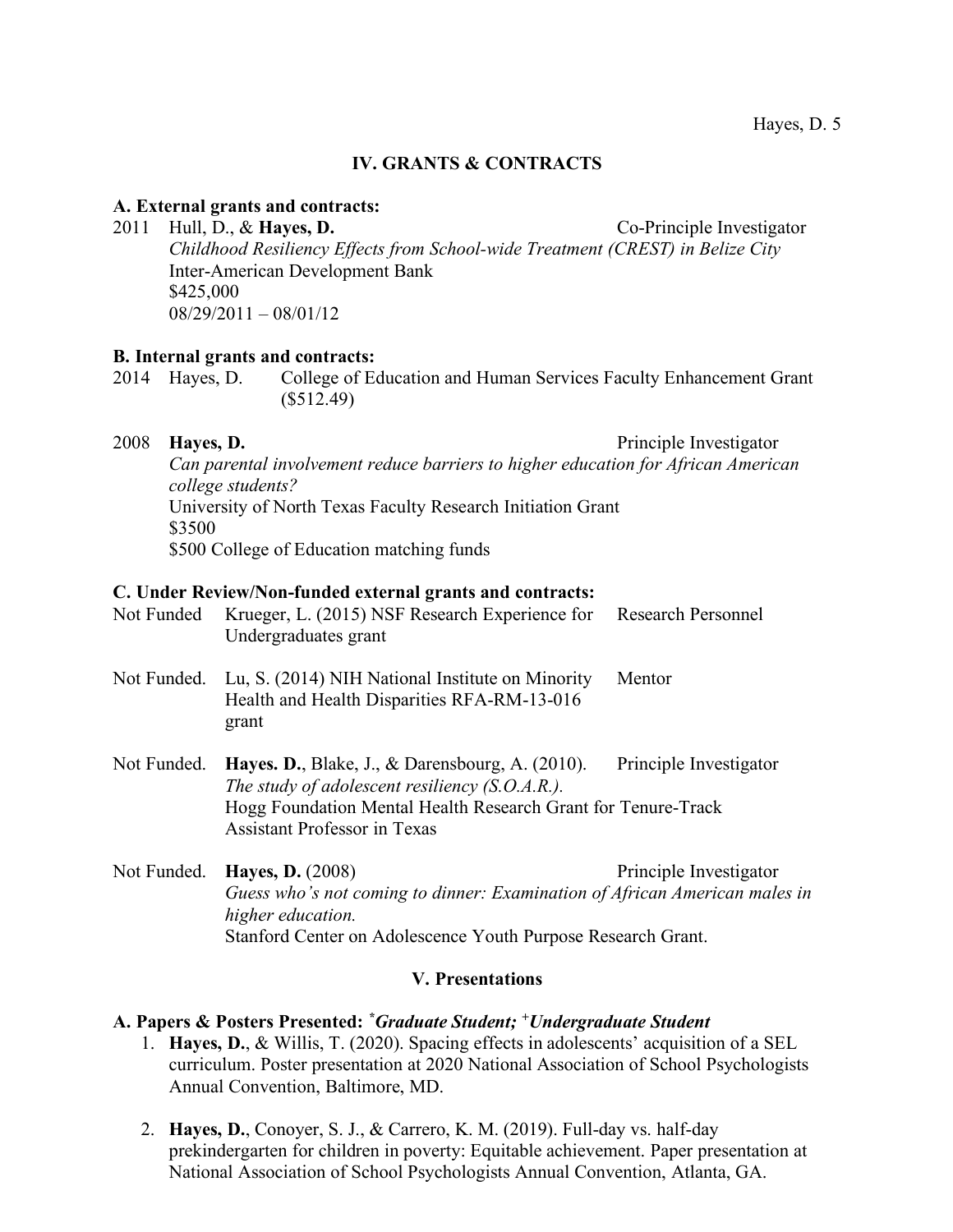- 3. \*Otubanjo, O. M., & **Hayes, D.** (2018). The spotlight effect: Effect of solo staus and group salience. Poster presentation at 2018 5th Biennial APA Division 45 Research Conference, Austin TX.
- 4. \*Mann, J., **Hayes, D.** (2018). Teacher Attitudes Regarding the Reintegration of Students with EBD. Poster presentation at National Association of School Psychologists Annual Convention, Chicago, IL.
- 5. \*Ishmael, P., **Hayes, D.**, Carrero, K. (2018). Early Literacy Interventions: Differences between Half-Day and Full-Day Prekindergarten Programs. Poster presentation at National Association of School Psychologists Annual Convention, Chicago, IL.
- 6. **Hayes, D.**, Conoyer, S. J., Carrero, K., & Jones, B. (2017). Getting Pre-K parents engaged using a Getting to Outcomes Framework. Poster presentation at National Association of School Psychologists Annual Convention. San Antonio, TX.
- 7. *<sup>+</sup>*Johnson, D., & **Hayes, D.** (2017). A Study of the Correlates of Attention Deficit Hyperactivity Disorder Callous-Unemotional Traits and Facial Emotion Recognition. Presentation at McNair Symposium. Denton, TX.
- 8. *\**Connel, B., & **Hayes, D**. (2015). Parental divorce and adjustment in college students. Poster presentation at the Pathways Student Research Symposium. Corpus Christi, TX.
- 9. *<sup>+</sup>*Connel, B., **Hayes, D.**, & Carlson, M. (2015). Relation between parental divorce and adjustment in college students. Presentation at Texas A&M University-Commerce Annual Research Symposium. Commerce, TX.
- 10. *<sup>+</sup>*March-Farmer, L., & Hayes, D. (2015). Examining similarities and differences in traditional vs. non-traditional college students. Poster presentation at McNair Scholars Symposium. Denton, TX.
- 11. *<sup>+</sup>*Williams, J., & **Hayes, D.** (2014). A meta-analysis on depression in adolescents living in low-income neighborhoods. Poster presentation at the Bi-Annual Race, Ethnicity, and Place Conference. Fort Worth, TX
- 12. **Hayes, D.**, Baker, J., Jones, T. N., Bonner, R. (2014). Missing in action: The underrepresentation of Black male school psychologists. Participant Information Exchange at the National Association of School Psychologists Annual Convention, Washington, D.C.
- 13. *<sup>+</sup>*Gray, D., & **Hayes, D.** (2013). Do White students experience discrimination too? Racial Microaggressions in a Multiethnic College Sample. Poster presented at the McNair Scholars Research Conference, Albuquerque, NM
- 14. *\**Warnick, B., **Hayes, D.**, & Blake, J. J. (2012). Influence of racial-ethnic identity on minority students' academic achievement. Paper symposium at the National Association of School Psychologists Annual Convention, Philidelphia, PA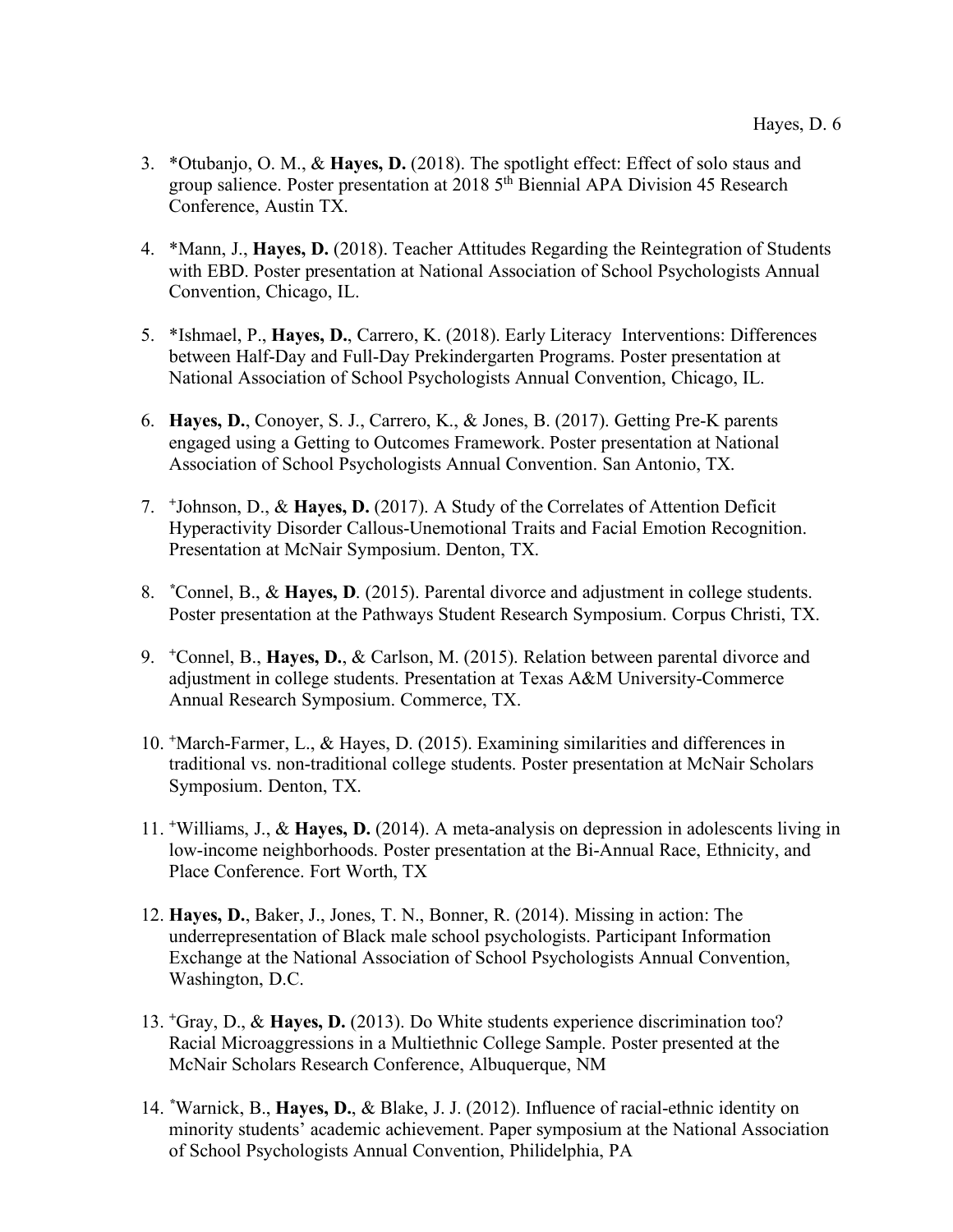- 15. **Hayes, D.**, & *\**Warnick, B. (2011). Going beyond parental involvement: Teacher support and the achievement outcomes of African American adolescents. Poster presentation at American Psychological Association Annual Convention, Washington, D.C.
- 16. Blake, J. J., Darensbourg, A., & **Hayes, D.** (2011). Examining the academic achievement of Latino adolescents: The role of peer and parental influences. Poster presentation at American Educational Research Association Annual Convention, New Orleans, LA.
- 17. Mercer, S. H., Zeigler-Hill, V., Wallace, M., **Hayes, D.** (2010). Development and preliminary investigation of the Daily Racial Microaggressions Scale. Poster presentation at Biennial Meeting of the Society for Research on Adolescence, Philadelphia, PA.
- 18. **Hayes, D.** (April 2009). Predicting achievement responsibility and self-esteem in African American adolescents: Mediating role of parental monitoring. Poster presentation at Biennial Meeting of the Society for Research in Child Development, Denver, CO.
- 19. **Hayes, D.** (March 2008). Parental involvement: Do we really know what it means? In D. P. Swanson, (Chair), Reinterpreting parental challenges in meeting developmental needs of African American adolescents. Biennial Meeting of the Society for Research on Adolescence, Chicago, IL.
- 20. **Hayes, D.** (February 2008). Do Contextual Variables Really Make a Difference in Parental Involvement? Paper symposium at the National Association of School Psychologists, New Orleans, LA.
- 21. **Hayes, D.** (March 2006). Parents' Rating of Involvement Predict Adolescents' Achievement Outcomes. Poster presentation at the Biennial Meeting of the Society for Research on Adolescence, San Francisco, CA.
- 22. **Hayes, D.** (April 2003). Parental Monitoring as a Protective Factor for Academic Responsibility and Self-Esteem. Poster presentation at the Biennial Meeting of the Society for Research in Child Development, Tampa, FL.
- 23. **Hayes, D**., & Belay, S. (April 2003). Self-Esteem and Parental Monitoring as Protective Factors between Stressful Events and Depression in High-Achieving African American Females. Poster presentation at the Biennial Meeting of the Society for Research in Child Development, Tampa, FL.
- 24. **Hayes, D.**, & Vinson, C. (April 2002). Perceptions of social support and parental monitoring: The relations with self-esteem in African American adolescents. Poster presentation at the Biennial Meeting of the Society for Research on Adolescence, New Orleans, LA.
- 25. Cunningham, M., Foney, D., **Hayes, D.**, & Hurley, M. (April 2001). Mediating linkages of contextual stress to self-esteem and academic outcomes in African American adolescents. Poster presentation at the Biennial Meeting of the Society for Research in Child Development, Minneapolis, MN.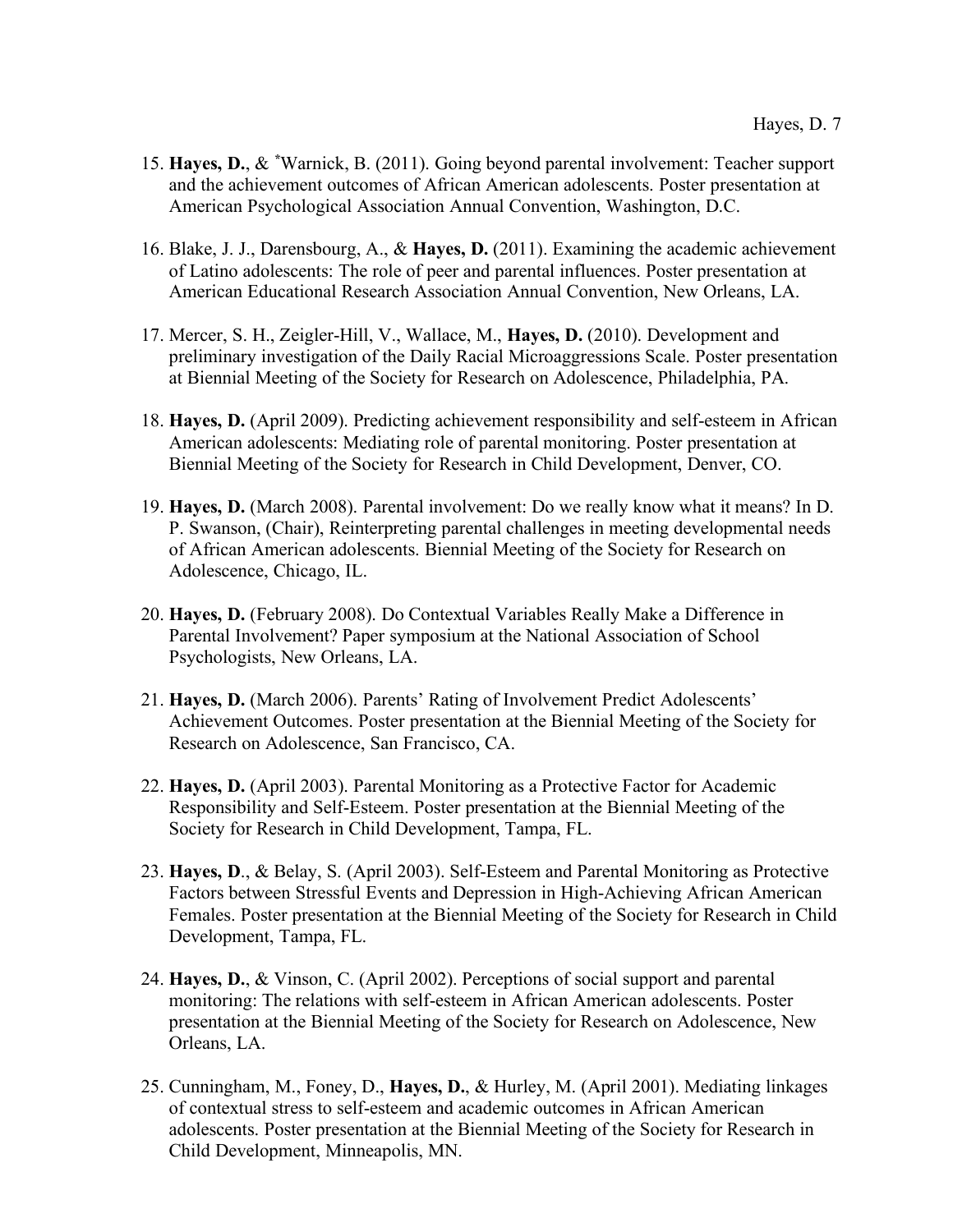26. **Hayes, D.** (April 2001). Family and School Microsystems: Influences on Academic Achievement in African American Adolescents. Poster presentation at the Biennial Meeting of the Society for Research in Child Development, Minneapolis, MN.

# **B. Invited Presentations:**

- 1. **Hayes, D.** (October 2020). How can school psychologists (LSSPs) promote nondiscriminatory practices to empower families and communities? Presentation for Dallas Fort Worth Regional Association of School Psychologists Fall Conference. Webinar via Zoom.
- 2. **Hayes, D.** (August 2018). Diversity and Biasness in Schools: Two Sides of the Same Coin. Presentation for Dallas Independent School District Psychological and Social Services Department. Dallas, TX.
- 3. **Hayes, D.** (September 2017). What Box Do I Check? School Psychologists and Multiculturalism in Schools. Presentation for Dallas Fort Worth Regional Association of School Psychologists Fall Conference. Arlington, TX.
- 4. **Hayes, D.** (April 2017), Social Emotional Learning and College Readiness…Wait are these Related? Presentation at North Forney High School. Forney, TX.
- 5. **Hayes, D.** (March 2012). Classroom Management: What, Why, When, & How. Presentation for Childhood Resiliency Effects from Schoolwide Treatment Teacher Best Practices Conference. San Pedro, Belize.
- 6. **Hayes, D.** (February 2010). Can you hear me now? Addressing cultural diversity Invited Speaker & cultural competence in individuals. Presentation for Northern Metro Counseling Association.

# **VI. JOURNAL ACTIVITIES**

# **A. Editor**

| <b>B. Editorial Board</b> | $2012$ - Present<br><i>Urban Education</i> (3 year term) |                                    |  |
|---------------------------|----------------------------------------------------------|------------------------------------|--|
| 2020                      | 3 Review                                                 |                                    |  |
| 2019                      | 3 Review                                                 |                                    |  |
| 2018                      | 3 Review                                                 |                                    |  |
| 2017                      | 2 Reviews                                                |                                    |  |
| 2016                      | 3 Reviews                                                |                                    |  |
| 2015                      | 1 Review                                                 |                                    |  |
| 2014                      | 1 Review                                                 |                                    |  |
| 2012                      | 3 Reviews                                                |                                    |  |
| C. Reviewer<br>2020       | American Educational Research Journal                    | 1 Ad-hoc Review                    |  |
| 2019                      | Youth and Society<br>Journal of School Psychology        | 2 Ad-hoc Review<br>2 Ad-hoc Review |  |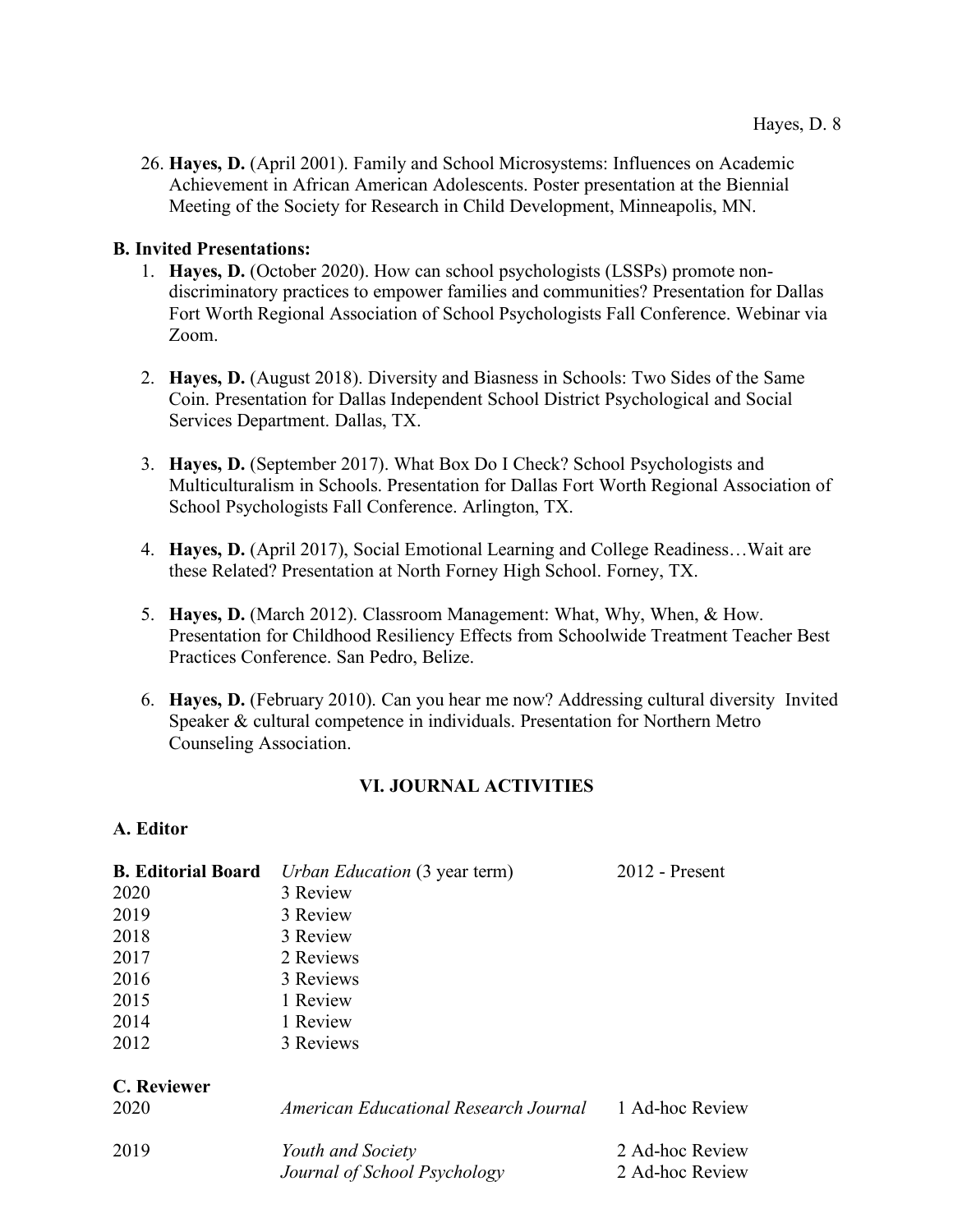| 2018 | Child Development<br>Journal of School Psychology                                                                                                  | 2 Ad-hoc Review<br>1 Ad-hoc Review                                                          |
|------|----------------------------------------------------------------------------------------------------------------------------------------------------|---------------------------------------------------------------------------------------------|
| 2017 | Child Development                                                                                                                                  | 2 Ad-hoc Review                                                                             |
| 2016 | <b>Child Development</b>                                                                                                                           | 2 Ad-hoc Review                                                                             |
| 2015 | Journal of School Psychology<br>Child Development<br>Youth and Society                                                                             | 1 Ad-hoc Review<br>2 Ad-hoc Review<br>1 Ad-hoc Review                                       |
| 2014 | Learning & Individual Differences<br>Youth & Society                                                                                               | 1 Ad-hoc Review<br>1 Ad-hoc Review                                                          |
| 2013 | <b>Child Development</b><br>Journal of School Psychology<br>Learning & Individual Differences<br>Youth & Society                                   | 4 Ad-hoc Review<br>3 Ad-hoc Review<br>1 Ad-hoc Review<br>1 Ad-hoc Review                    |
| 2012 | Journal of Career Development<br><b>Child Development</b><br>Journal of Research on Adolescence<br>Journal of School Psychology<br>Youth & Society | 1 Ad-hoc Review<br>1 Ad-hoc Review<br>1 Ad-hoc Review<br>1 Ad-hoc Review<br>2 Ad-hoc Review |
| 2011 | <b>Urban Education</b><br><b>School Psychology Review</b><br>Child Development                                                                     | 2 Ad-hoc Review<br>2 Ad-hoc Review<br>2 Ad-hoc Review                                       |
| 2010 | Journal of Black Psychology<br><b>School Psychology Review</b><br><b>Urban Education</b>                                                           | 1 Ad-hoc Review<br>1 Ad-hoc Review<br>1 Ad-hoc Review                                       |
| 2009 | Journal of Black Psychology<br>Journal of Comparative Family Studies                                                                               | 2 Ad-hoc Reviews<br>1 Ad-hoc Review                                                         |
| 2008 | <b>Child Development</b>                                                                                                                           | 1 Ad-hoc Reviews                                                                            |

# **VII. HONORS & AWARDS**

# **International/Nationa**l

| April 2013 | 2012 Outstanding Reviewer Award for Urban Education |
|------------|-----------------------------------------------------|
|            |                                                     |

| October 2010 | Early Career Scholar 2011 School Psychology      | <b>SPRCC</b> |
|--------------|--------------------------------------------------|--------------|
|              | <b>Research Collaboration Conference (SPRCC)</b> |              |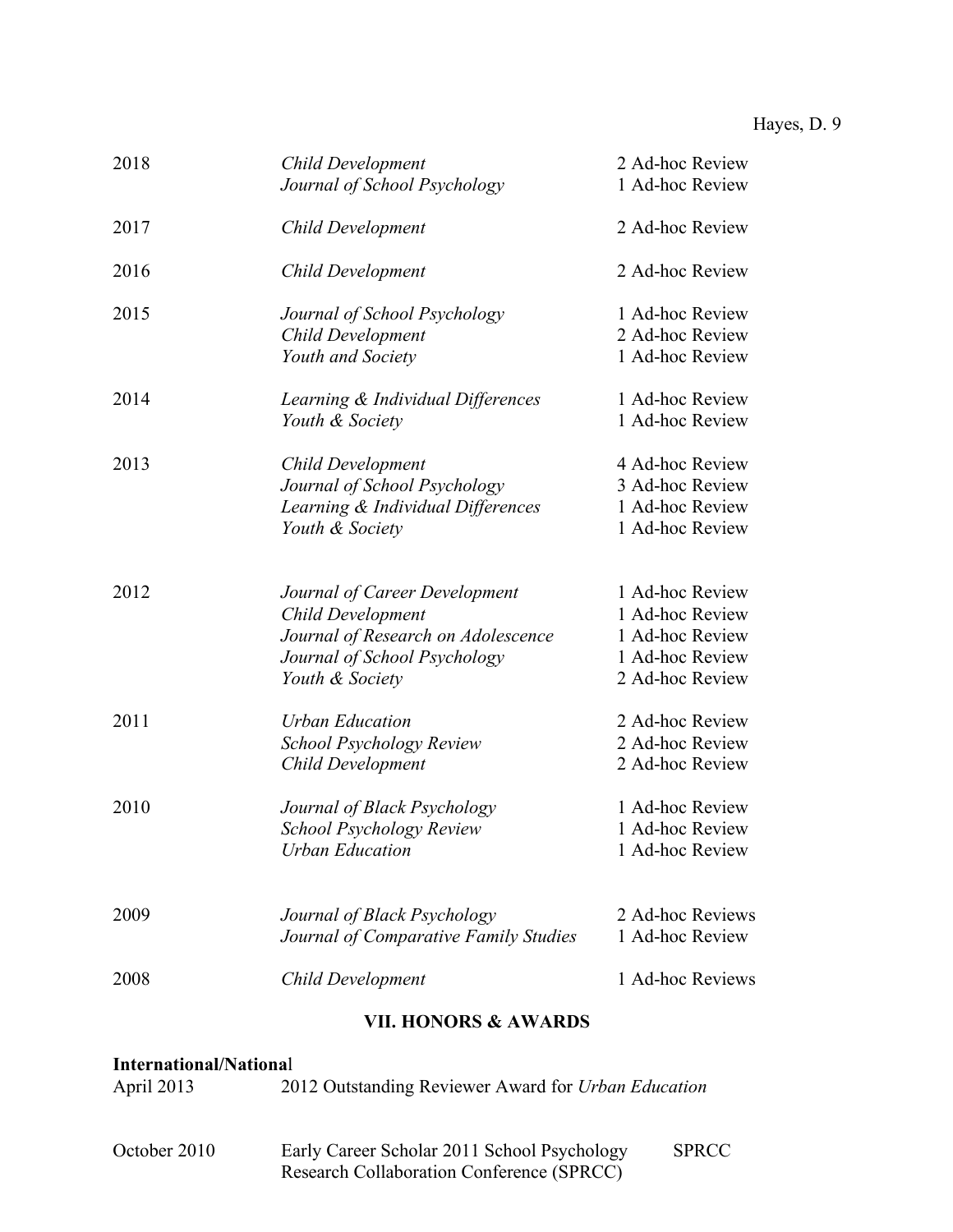# **Regional**

# **State**

| <b>Local / University</b><br>September 2015 | Certificate of Appreciation African<br>American Male Mentorship Program                  | <b>TAMUC</b>                       |  |
|---------------------------------------------|------------------------------------------------------------------------------------------|------------------------------------|--|
| May 2010                                    | Graduate Mentor of College of Education<br>Thesis Award Winner                           | University of North<br>Texas (UNT) |  |
| March 2008                                  | Junior Faculty Summer Fellowship (\$5,000)                                               | <b>UNT</b>                         |  |
| March 2008                                  | Faculty of Excellence Award<br>Epsilon Mu Chapter of Alpha Kappa Alpha<br>Sorority, Inc. | <b>UNT</b>                         |  |
| <b>June 2000</b>                            | Department of Psychology<br>Floweree Fellowship Summer Research                          | <b>Tulane University</b>           |  |
|                                             | VIII. MEMBERSHIP IN PROFESSIONAL ORGANIZATIONS                                           |                                    |  |
| $2019$ – Present                            | Texas Academic Leadership Academy                                                        |                                    |  |
| $2001$ – Present                            | Black Caucus Member, Society for Research in Child Development                           |                                    |  |
| 2001 - Present                              | National Association of School Psychologists<br>Reviewer for 2010 annual convention      |                                    |  |
| $2001$ – Present                            | Society for Research in Child Development                                                |                                    |  |
| $2002$ – Present                            | Society for Research on Adolescence<br>Reviewer for 2010 biennial meeting                |                                    |  |
| $2004 -$ Present                            | Dallas / Ft. Worth Regional Association of School Psychologists                          |                                    |  |
| $2010 - 2011$                               | Division 16: Division of School Psychology, American Psychological<br>Association        |                                    |  |
| $2014$ – Present                            | Texas Association of School Psychologists<br>2015-2017 TASP Board Member                 |                                    |  |
|                                             | IX. CONSULTING                                                                           |                                    |  |
| 2009 - 2012                                 | Psychological assessment consultant Focus Learning Academy                               |                                    |  |

# **X. CREDENTIALS**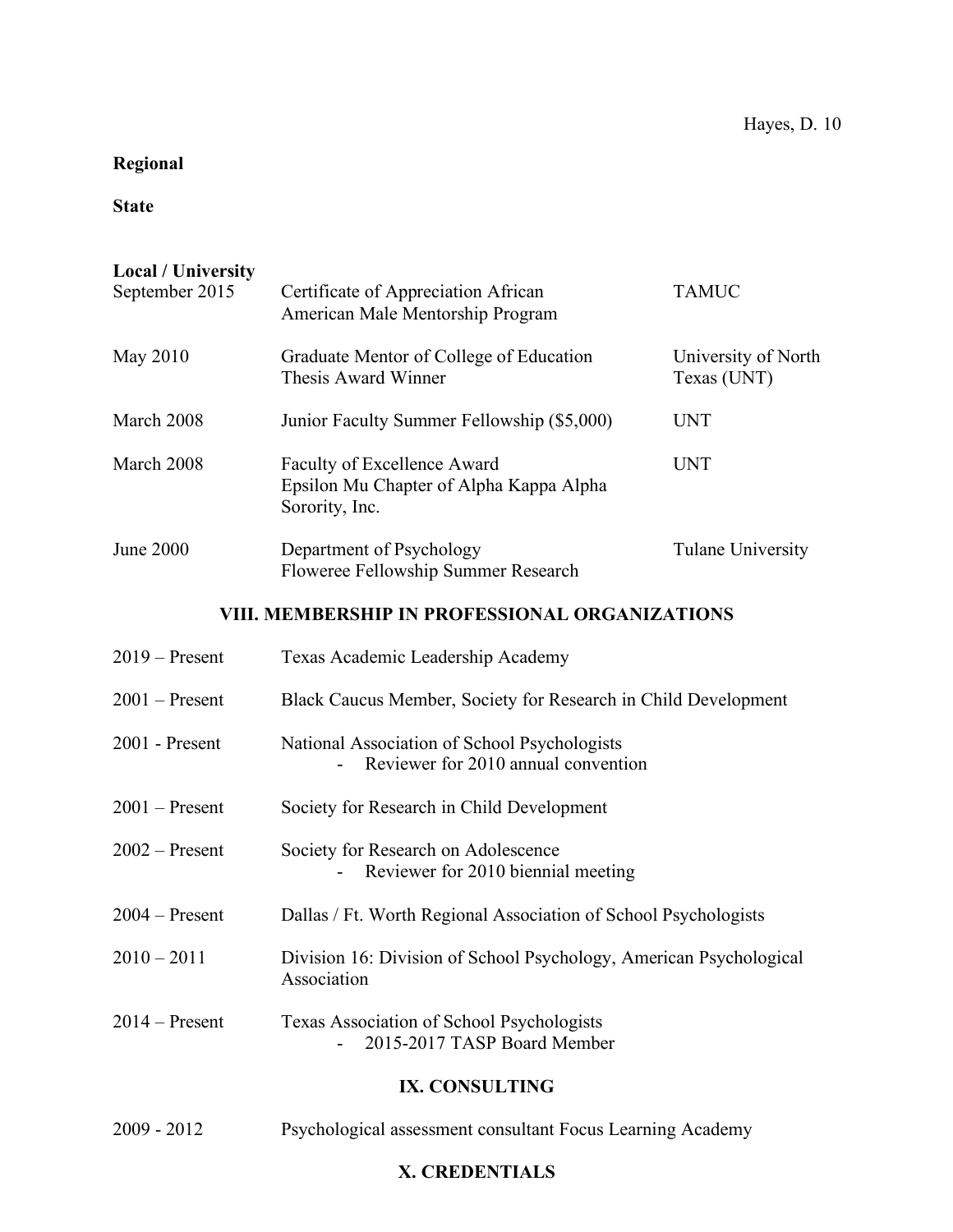| $08/27/15$ -Present | Licensed Psychologist<br>$LP \# 37042$                     | Texas State Board of<br>Examiners of Psychologists |
|---------------------|------------------------------------------------------------|----------------------------------------------------|
| $02/2015 - 08/2015$ | Provisionally Licensed Psychologist<br>$PLP \# 37042$      | Texas State Board of<br>Examiners of Psychologists |
| $01/2005$ - Present | Licensed Specialist in School Psychology<br>$LSSP$ # 32742 | Texas State Board of<br>Examiners of Psychologists |

# **XI. INSTRUCTIONAL ACTIVITIES**

# **A. Instructional Assignments**

| Summer 2020:                                                 | Instructor/Dept               | Instructor/Dept            | Instructor/Dept            | Overall                    |
|--------------------------------------------------------------|-------------------------------|----------------------------|----------------------------|----------------------------|
|                                                              | Quest                         | <b>Course Quest</b>        | <b>OEP</b> Quest           | Instruc/Dept               |
| <b>PSY 573</b><br>SPED 573 ( $N=8$ )<br>SPED 574 ( $N=13$ )  | 4.44 / 4.50<br>3.97 / 4.42    | 4.60 / 4.51<br>4.32 / 4/45 | 4.19/4.23<br>4.46 / 4.32   |                            |
|                                                              | Instructor/Dept               | Instructor/Dept            | Instructor/Dept            | Overall                    |
|                                                              | Quest                         | <b>Course Quest</b>        | <b>QEP</b> Quest           | Instruc/Dept               |
| <b>Spring 2020:</b><br><b>PSY 321</b><br><b>PSY 790</b>      | No Evaluation Due to Covid 19 |                            |                            |                            |
|                                                              | Instructor/Dept               | Instructor/Dept            | Instructor/Dept            | Overall                    |
|                                                              | Quest                         | <b>Course Quest</b>        | <b>QEP</b> Quest           | Instruc/Dept               |
| Fall 2019:<br>$PSY 691 (N = 5)$<br><b>PSY 790</b>            | 4.65 / 4.40                   | 4.70 / 4.40                | 4.75/4.23                  | 4.70 / 4.34                |
|                                                              | Instructor/Dept               | Instructor/Dept            | Instructor/Dept            | Overall                    |
|                                                              | Quest                         | <b>Course Quest</b>        | <b>QEP</b> Quest           | Instruc/Dept               |
| <b>Spring 2019:</b><br>$PSY 691 (N = 8)$<br><b>PSY 790</b>   | 4.47 / 4.49                   | 4.55 / 4.51                | 4.51 / 4.32                | 4.51 / 4.44                |
|                                                              | Instructor/Dept               | Instructor/Dept            | Instructor/Dept            | Overall                    |
|                                                              | Quest                         | <b>Course Quest</b>        | <b>QEP</b> Quest           | Instruc/Dept               |
| Fall 2018<br>$PSY 691 (N = 8)$<br><b>PSY 790</b>             | 4.66 / 4.42                   | 4.78 / 4.41                | 4.88 / 4.20                | 4.77 / 4/34                |
|                                                              | Instructor/Dept               | Instructor/Dept            | Instructor/Dept            | Overall                    |
|                                                              | Quest                         | <b>Course Quest</b>        | <b>QEP</b> Quest           | Instruc/Dept               |
| Summer 2018:<br>SPED 573 ( $N = 9$ )<br>SPED 574 ( $N = 9$ ) | 4.28 / 4.26<br>4.58 / 4.38    | 4.42 / 4.36<br>4.64 / 4.42 | 4.69 / 4.24<br>4.49 / 4.28 | 4.46 / 4.29<br>4.57 / 4.36 |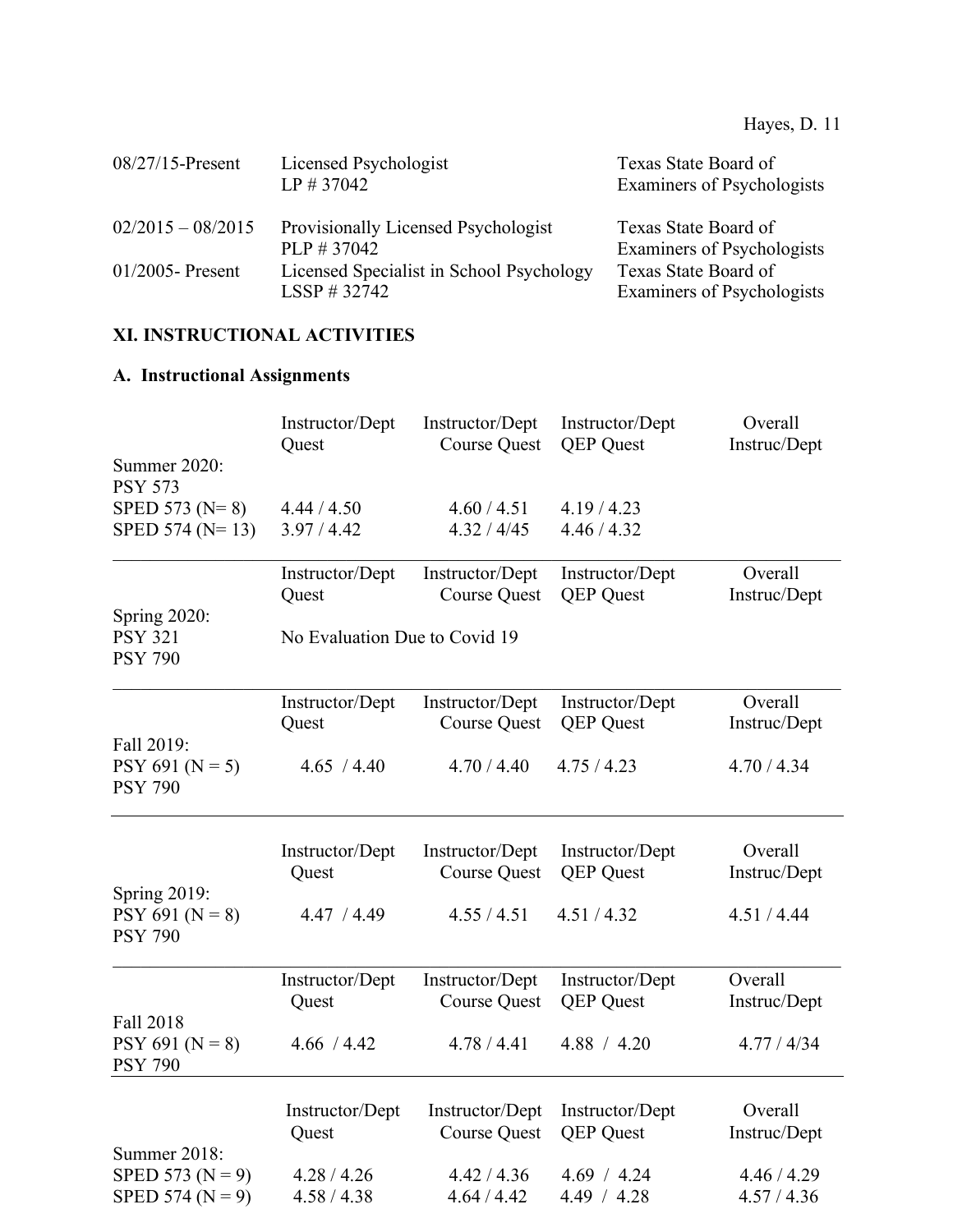|                      | Instructor/Dept<br>Quest       | Instructor/Dept Instructor/Dept<br>Course Quest QEP Quest |                 | Overall<br>Instruc/Dept |
|----------------------|--------------------------------|-----------------------------------------------------------|-----------------|-------------------------|
| Spring $2018$ :      |                                |                                                           |                 |                         |
| PSY 573 ( $N = 6$ )  | 4.73 / 4.42                    | 4.82 / 4.42                                               | 4.42 / 4.21     | 4.67 / 4.35             |
| SPED 573 ( $N = 5$ ) | 4.35 / 4.42                    | 4.48/4.42                                                 | 4.05 / 4.21     | 4.44 / 4.35             |
| $PSY 790 (N = 2)$    | 4.56 / 4.42                    | 5.00 / 4.42                                               | 4.50 / 4.21     | 4.69 / 4.35             |
|                      |                                |                                                           |                 |                         |
|                      |                                | (smaller # better)                                        |                 |                         |
|                      | <b>Instructor Overall Mean</b> |                                                           | <b>OEP</b> Mean | Overall Instructor Avg  |
| Fall 2017            |                                |                                                           |                 |                         |
| $PSY 506 (N = 6)$    | 1.28(0.45)                     | 1.17(0.37)                                                |                 | 1.23                    |

| $PSY 506 (N = 6)$<br><b>PSY 790</b>                                                        | 1.28(0.45)                      | 1.17(0.37)                              | 1.23                                  |
|--------------------------------------------------------------------------------------------|---------------------------------|-----------------------------------------|---------------------------------------|
| Summer 2017:<br><b>PSY 573</b><br><b>SPED 573</b>                                          | PCS / Instructor                |                                         | Overall Class Avg                     |
| <b>Spring 2017:</b><br><b>PSY 572</b><br><b>SPED 572</b>                                   | PCS / Instructor                | PCS QEP / QEP Instructor                | Overall Instructor Avg<br>1.39/1.59   |
| $PSY 573 (N = 7)$                                                                          | 1.39 / 1.76                     | 1.56 / 2.11                             |                                       |
| SPED 573 ( $N = 3$ )                                                                       | 1.39 / 1.26                     | 1.56 / 1.67                             |                                       |
| PSY 576 ( $N = 5$ )                                                                        | 1.39/1.14                       | 1.56 / 1.00                             |                                       |
| Fall 2016<br><b>PSY 302</b><br>18(0)<br><b>PSY 572</b><br>11(0)<br>SPED 572 16(0)          | PCS / Instructor                | PCS QEP / QEP Instructor                | Overall Instructor Avg                |
| <b>PSY 573</b><br>7(0)                                                                     |                                 |                                         |                                       |
| <b>PSY 518</b><br>2(0)                                                                     |                                 |                                         |                                       |
| <b>PSY 718</b><br>1(0)                                                                     |                                 |                                         |                                       |
| Summer 2016<br><b>PSY 503</b><br>10(8)<br><b>PSY 412</b><br>1(0)<br><b>PSY 718</b><br>1(0) | PCS / Instructor<br>1.35 / 1.30 | PCS QEP / QEP Instructor<br>1.45 / 1.50 | Overall Instructor Avg<br>1.30 / 1.50 |
| May Mini 2016<br><b>PSY 672</b><br>8(0)                                                    | PCS / Instructor                | PCS QEP / QEP Instructor                | Overall Instructor Avg                |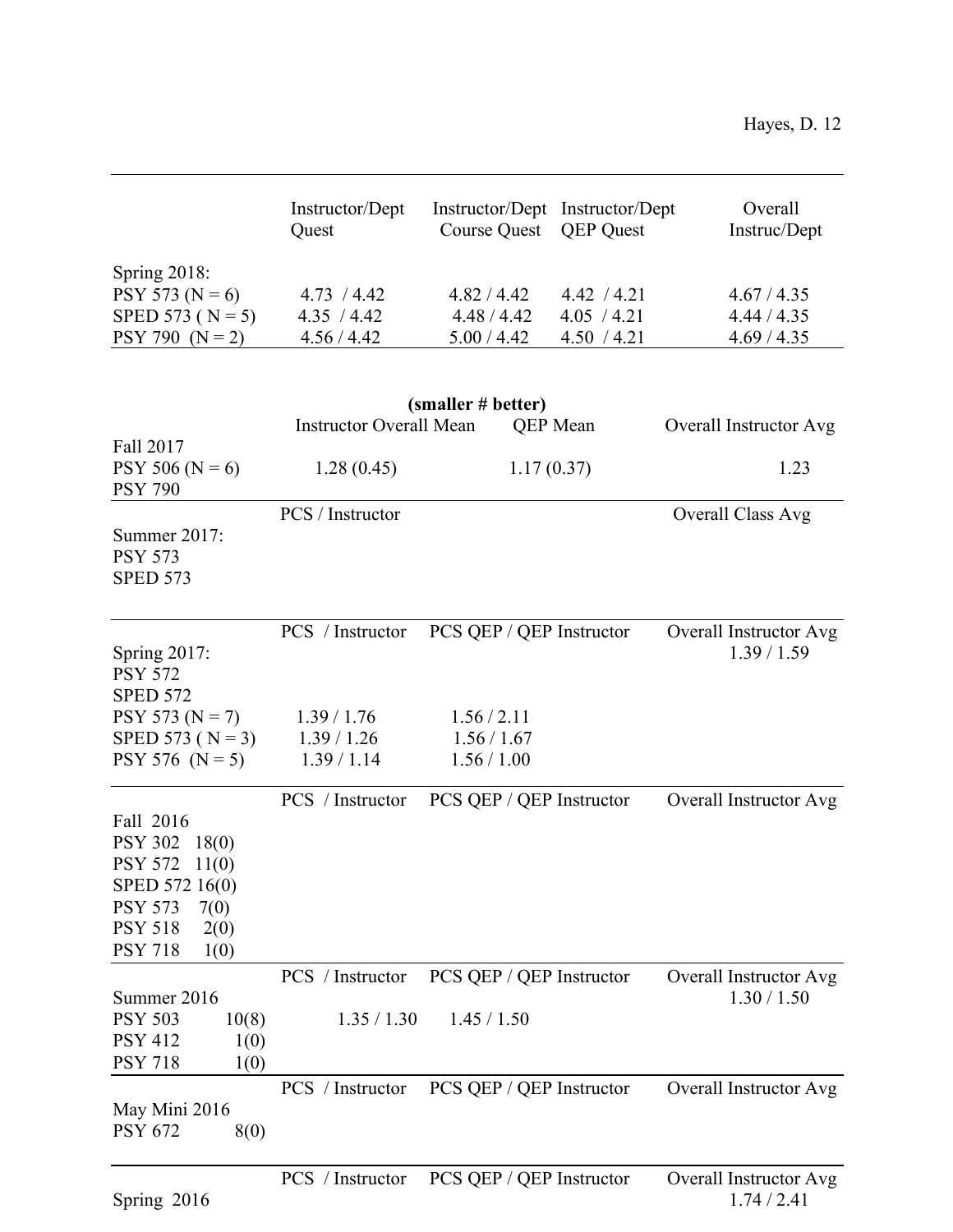| PSY 302 01                    | 35(29)                           | 1.52 / 2.06          | 1.93 / 2.78              |               |                                                |
|-------------------------------|----------------------------------|----------------------|--------------------------|---------------|------------------------------------------------|
| PSY 302 02                    | 35(32)                           | 1.52 / 1.55          | 1.93 / 2.50              |               |                                                |
| <b>PSY 573</b>                | 10(0)                            |                      |                          |               |                                                |
| <b>SPED 573</b>               | 5(0)                             |                      |                          |               |                                                |
| <b>PSY 576</b>                | 10(10)                           | 1.52 / 1.61          | 1.93 / 1.95              |               |                                                |
| <b>PSY 518</b>                | 1(0)                             |                      |                          |               |                                                |
| <b>PSY 718</b>                | 1(0)                             |                      |                          |               |                                                |
|                               |                                  | PCS / Instructor     | PCS QEP / QEP Instructor |               | Overall Instructor Avg                         |
| Fall 2015                     |                                  |                      |                          |               | 2.19/2.32                                      |
| <b>PSY 302</b>                | 16(0)                            |                      |                          |               |                                                |
| <b>PSY 573</b>                | 6(4)                             | 1.45 / 1.37          | 1.70 / 2.13              |               |                                                |
| <b>SPED 573</b>               | 5(2)                             | 1.45 / 3.00          | 1.70 / 2.50              |               |                                                |
| <b>PSY 518</b>                | 1(0)                             |                      |                          |               |                                                |
| <b>PSY 411</b>                | 1(0)                             |                      |                          |               |                                                |
| <b>PSY 691</b>                | 7(0)                             |                      |                          |               |                                                |
| <b>PSY 718</b>                | 1(0)                             |                      |                          |               |                                                |
|                               |                                  |                      |                          |               |                                                |
|                               |                                  | PCS / Instructor     | PCS QEP / QEP Instructor |               | Overall Instructor Avg<br>1.85 / 2.31          |
| Spring 2015<br><b>PSY 300</b> |                                  |                      |                          |               |                                                |
|                               | 35(0)                            | 1.60 / 1.78          | 1.90 / 2.16              |               |                                                |
| <b>PSY 573</b>                | 9(0)                             | 1.60 / 1.73          | 1.90 / 2.61              |               |                                                |
| <b>PSY 576</b>                | 7(0)                             | 1.60 / 2.35          | 1.90 / 2.54              |               |                                                |
| <b>SPED 573</b>               | 5(0)                             | 1.60 / 1.55          | 1.90 / 1.94              |               |                                                |
| <b>PSY 411</b>                | 1(0)                             |                      |                          |               |                                                |
| <b>PSY 412</b>                | 1(0)                             |                      |                          |               |                                                |
| <b>PSY 518</b>                | 1(0)                             |                      |                          |               |                                                |
|                               |                                  |                      |                          |               |                                                |
| <b>PSY 718</b>                | 1(0)                             |                      |                          |               |                                                |
|                               |                                  | PCS / Instructor     | PCS QEP / QEP Instructor |               | Overall Instructor Avg                         |
| Fall 2014                     |                                  |                      |                          |               | 2.14 / 2.27                                    |
| <b>PSY 573</b>                | 5(4)                             | 1.62 / 2.85          | 1.95 / 3.06              |               |                                                |
| <b>SPED 573</b>               | 9(9)                             | 1.62 / 1.84          | 1.95 / 1.94              |               |                                                |
| <b>PSY 691</b>                | 5(0)                             |                      |                          |               |                                                |
| <b>PSY 503</b>                | 15(12)                           | 1.62 / 1.73          | 1.95/1.82                |               |                                                |
| <b>PSY 491</b>                | 1(0)                             |                      |                          |               |                                                |
| <b>PSY 718</b>                | 1(0)                             |                      |                          |               |                                                |
| Term/Year                     | Course                           | $N$ (#report)        |                          |               | Course Avg / Instructor Avg (smaller # better) |
|                               |                                  |                      | <b>Survey</b>            | <b>QEP</b>    | <b>Univ Core</b>                               |
|                               |                                  |                      |                          |               |                                                |
|                               |                                  |                      |                          |               |                                                |
| Sp 2014                       | <b>PSY 302</b>                   | 19(14)               | 1.4921/1.6491            | 2.3929/2.3553 | 1.6548/1.8684                                  |
|                               | <b>PSY 527</b>                   | 11(3)                | 2.8148/1.6491            | 3.0833/2.3553 | 3.4444/1.8684                                  |
|                               | <b>PSY 691</b>                   | 6(1)                 | 1.0000/1.6491            | 1.0000/2.3553 | 1.0000/1.8684                                  |
|                               | <b>PSY 491</b>                   | 1(1)                 | 1.0000/1.6491            | 1.0000/2.3553 | 1.0000/1.8684                                  |
|                               |                                  |                      |                          |               |                                                |
| Fall 2013                     | <b>PSY 615</b>                   | 8(3)                 | 1.6296/1.2407            | 1.8333/1.7697 | 1.6111/1.6053                                  |
|                               | <b>PSY 573</b>                   | 8(7)                 | 1.0952/1.2407            | 1.5714/1.7697 | 1.2619/1.6053                                  |
|                               | <b>SPED 573</b>                  | 9(7)                 | 1.2540/1.2407            | 1.4286/1.7697 | 1.2143/1.6053                                  |
|                               | <b>PSY 691</b><br><b>PSY 518</b> | 4(1)<br>$\mathbf{1}$ | 1.0000/1.2407            | 1.0000/1.7105 | 1.0000/1.6053                                  |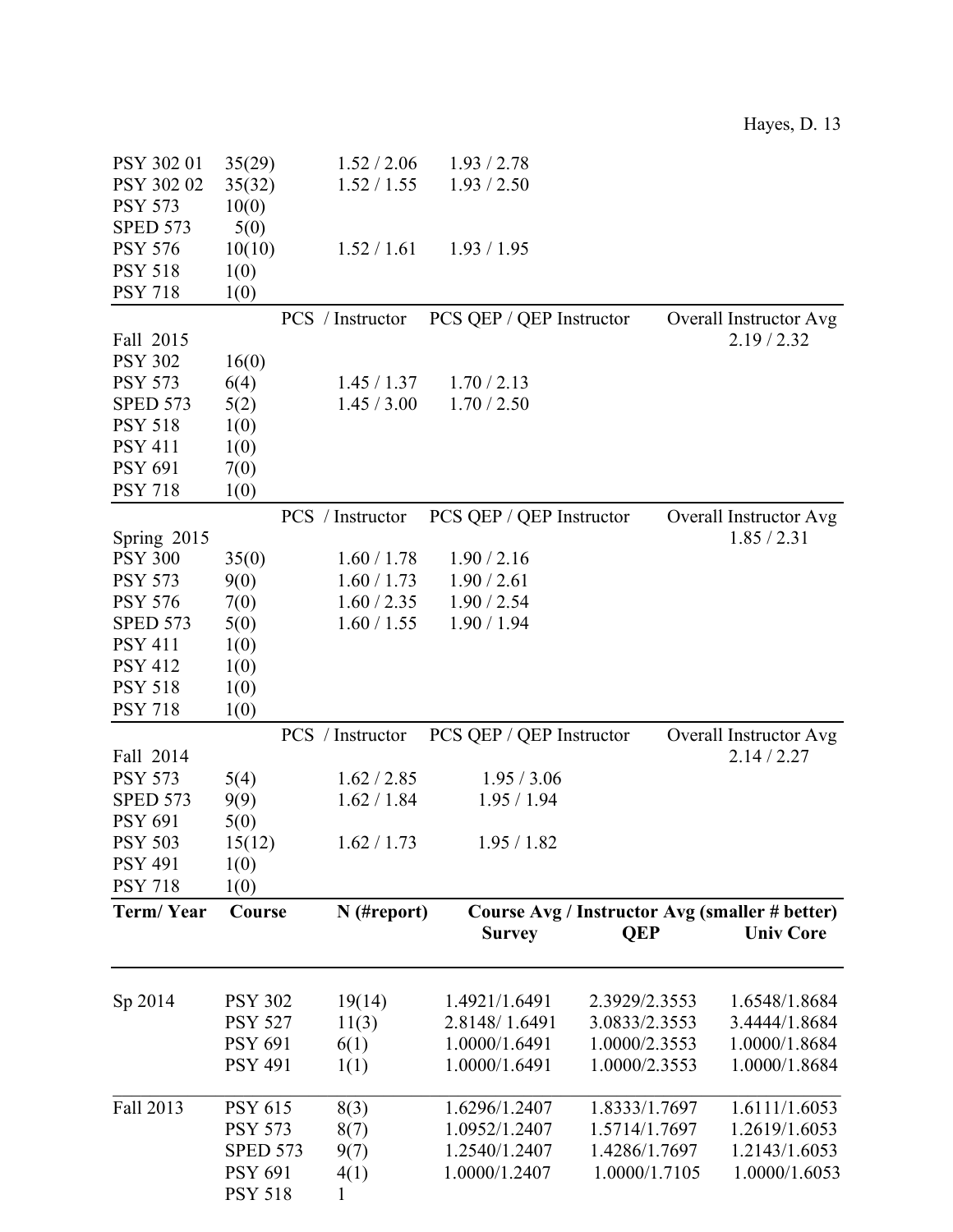|                      | <b>CED 111</b>       | 30(20) |                      | 1.9700/1.9700 |     | 1.9875/1.7697 |         | 1.8917/1.6053              |  |
|----------------------|----------------------|--------|----------------------|---------------|-----|---------------|---------|----------------------------|--|
| Sum 2013             | <b>PSY 506</b>       | 7(7)   |                      | 1.3810/1.3535 |     |               |         | 1.3571/1.4697              |  |
|                      | <b>PSY 576</b>       | 9(4)   |                      | 1.3056/1.3535 |     |               |         | 1.6667/1.4697              |  |
|                      | <b>PSY 518</b>       | 1      |                      |               |     |               |         |                            |  |
| Sp 2013              | <b>PSY 316</b>       | 33(26) |                      | 1.5641/1.8254 |     |               |         | 1.8654/2.1101              |  |
|                      | <b>PSY 321</b>       | 35(26) |                      | 2.1624        |     |               |         | 2.4551                     |  |
|                      | <b>PSY 573</b>       | 6(2)   |                      | 1.500/1.8254  |     |               |         | 1.8333/2.1101              |  |
|                      | <b>SPED 573</b>      | 2(2)   |                      | 1.1667/1.8254 |     |               |         | 1.0833/2.1101              |  |
|                      | <b>PSY 411</b>       | 1      |                      |               |     |               |         |                            |  |
| Fall 2012            | <b>PSY 615</b>       | 9(6)   |                      | 1.4444/1.8958 |     |               |         | 2.1667/2.3650              |  |
|                      | <b>PSY 573</b>       | 10(6)  |                      | 2.4259/1.8958 |     |               |         | 2.5000/2.3750              |  |
|                      | <b>SPED 573</b>      | 8(4)   |                      | 1.7778/1.8958 |     |               |         | 2.5000/2.3750              |  |
| Spring 2012 UNT      |                      |        |                      | <b>OEM</b>    | LE  | <b>SRL</b>    | Overall |                            |  |
|                      | EPSY 5800-001        |        | 3(1)                 | 805           | 796 | 805           |         | 807 (highly effective)     |  |
|                      | DFST 2033-001        |        | 46(35)               | 805           | 801 | 800           |         | 797 (highly effective)     |  |
|                      |                      |        |                      |               |     |               |         |                            |  |
| <b>Fall 2011 UNT</b> |                      |        |                      | <b>OEM</b>    | LE  | <b>SRL</b>    | Overall |                            |  |
|                      | EPSY 5030-700        |        | 6(1)                 | 802           | 807 | 800           |         | 804 (highly effective)     |  |
|                      | DFST 2033-004        |        | 93(25)               | 800           | 797 | 804           |         | 797 (highly effective)     |  |
| Spring 2011 UNT      |                      |        |                      | <b>OEM</b>    | LE  | <b>SRL</b>    | Overall |                            |  |
|                      | EPSY 5800-001        |        | 12(6)                | 803           | 818 | 784           |         | 806 (highly effective)     |  |
|                      | EPSY 5030-701        |        | 11(6)                | 798           | 803 | 802           |         | 807 (highly effective)     |  |
|                      |                      |        |                      |               |     |               |         |                            |  |
| Fall 2010 UNT        |                      |        |                      | <b>OEM</b>    | LE  | <b>SRL</b>    | Overall |                            |  |
|                      | EPSY 5800-003        |        | 14(7)                | 737           | 902 | 788           |         | 768 (highly effective)     |  |
|                      | EPSY 5030-700        |        | 12(6)                | 832           | 808 | 770           |         | 786 (highly effective)     |  |
| Spring 2010 UNT      |                      |        |                      | <b>OEM</b>    | LE  | <b>SRL</b>    | Overall |                            |  |
|                      | EPSY 5800-001        |        | 10(7)                | 834           | 786 | 773           |         | 744 (highly effective)     |  |
|                      | <b>DFST 2033</b>     |        | 46(33)               | 820           | 730 | 793           |         | 774 (highly effective)     |  |
| <b>Fall 2009 UNT</b> |                      |        |                      | <b>OEM</b>    | LE  | <b>SRL</b>    | Overall |                            |  |
|                      | <b>EPSY 5800-003</b> |        | 10(6)                | 779           | 789 | 789           | 780     |                            |  |
|                      | <b>DFST 5163</b>     |        |                      | 825           |     | 832 844       | 836     |                            |  |
|                      | EPSY 5950-703        |        | 21(20)<br>1 (Thesis) |               |     |               |         |                            |  |
|                      |                      |        |                      |               |     |               |         |                            |  |
| Spring 2009 UNT      |                      |        |                      |               |     | M             |         | $SD$ (1=poor, 5=excellent) |  |
|                      | EPSY 5800-001        |        | 5                    |               |     | 4.40          | 0.45    |                            |  |
|                      | DFST 2033-001        |        | 46                   |               |     | 4.42          | 0.37    |                            |  |
| <b>Fall 2008 UNT</b> |                      |        |                      |               |     | M             |         | $SD$ (1=poor, 5=excellent) |  |
|                      | <b>EPSY 5800-002</b> |        | 7                    |               |     | 4.58          | 0.41    |                            |  |
|                      | <b>DFST 5163</b>     |        | 2                    |               |     | 5.00          | 0.00    |                            |  |
|                      | EPSY 5800-003        |        | 7                    |               |     | 4.17          | 0.77    |                            |  |
|                      |                      |        |                      |               |     |               |         |                            |  |

*Note: Fall 2008 DFST 5163 & EPSY 5800-003 taught as a joint class*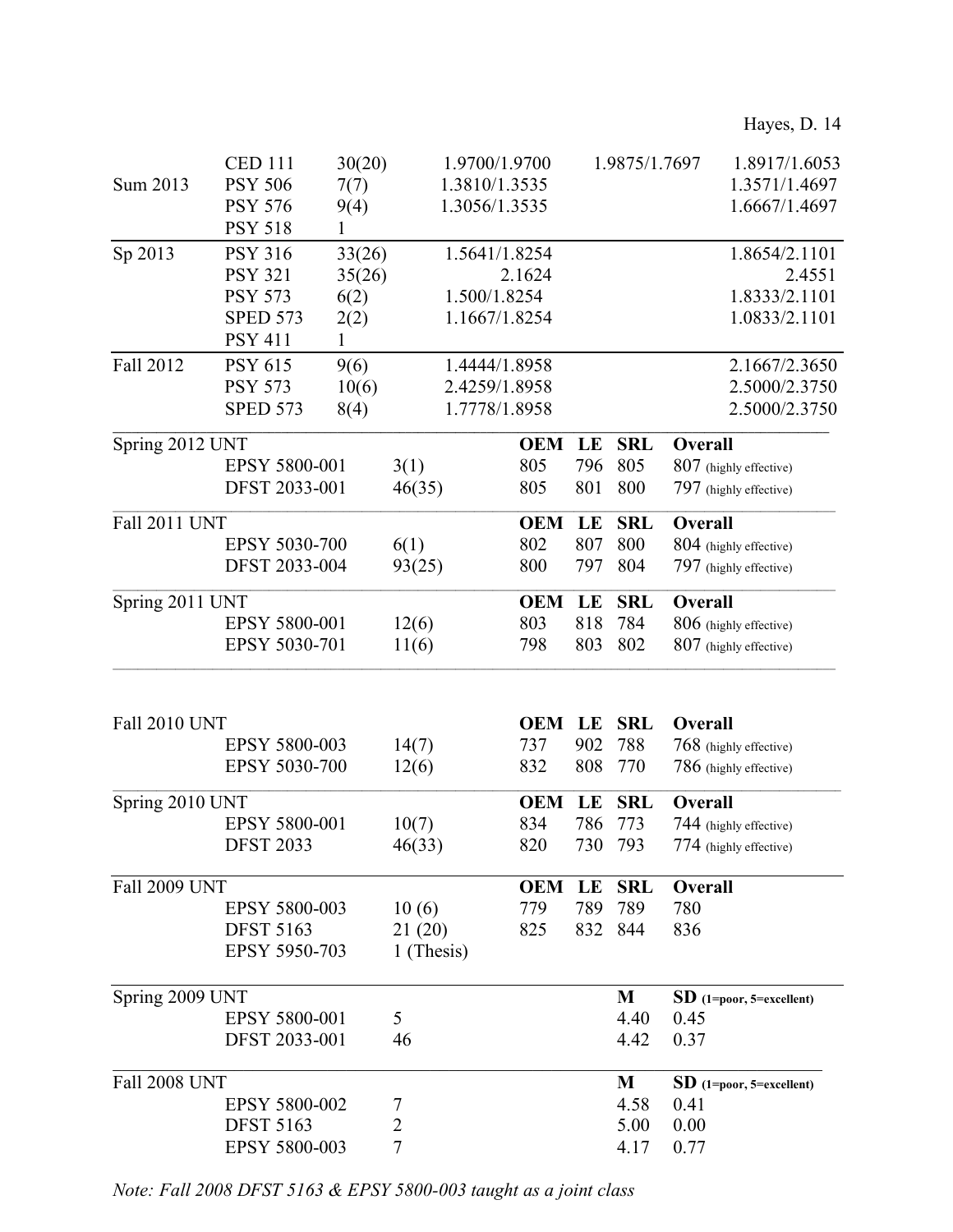| Spring 2008 UNT      |    | M    | $SD$ (1=poor, 5=excellent) |
|----------------------|----|------|----------------------------|
| <b>EPSY 5800-001</b> | 5  | 4.60 | 0.36                       |
| EPSY 5800-002        | 6  | 4.54 | 0.52                       |
| <b>EDSP 4320</b>     | 16 | 3.31 | 0.53                       |
| <b>Fall 2007 UNT</b> |    | M    | $SD$ (1=poor, 5=excellent) |
| <b>EPSY 5800-003</b> |    | 4.88 | 0.14                       |
| EDSP 4320-040        | 3  | 3.50 | 0.73                       |
|                      |    |      |                            |
| EDSP 4320-049        | 10 | 3.92 | 0.32                       |

*Note: Fall 2007EDSP 4320, taught as a videoconference course & Section 040 was Denton section & instructor had less face-to-face with these students*

| Semester/Year                   | Course                                              | <b>B. New Course Development, New Course Preparations and Major Course Revisions</b><br><b>Revision/Innovation</b> |
|---------------------------------|-----------------------------------------------------|--------------------------------------------------------------------------------------------------------------------|
| May Mini 2016                   | <b>PSY 672</b>                                      | First time teaching this course                                                                                    |
| Spring 2015                     | <b>PSY 300</b>                                      | First time teaching this course                                                                                    |
| Fall 2014                       | <b>PSY 503</b>                                      | First time teaching this course                                                                                    |
| Spring 2014                     | <b>PSY 302</b><br><b>PSY 527</b>                    | First time teaching these courses                                                                                  |
| Fall 2013                       | <b>CED 111</b><br><b>PSY 691</b>                    | First time teaching these courses                                                                                  |
| Summer 2013                     | <b>PSY 506</b><br><b>PSY 576</b>                    | First time teaching these courses                                                                                  |
| Spring 2013                     | <b>PSY 316</b><br><b>PSY 321</b>                    | First time teaching these courses                                                                                  |
| Fall 2012                       | <b>PSY 615</b><br><b>PSY 573</b><br><b>SPED 573</b> | First time teaching these courses                                                                                  |
| <b>UNT Courses</b><br>Fall 2010 | <b>EPSY 5030</b>                                    | First time to teach this course                                                                                    |
| Spring 2009                     | <b>DFST 2033</b>                                    | First time to teach this course                                                                                    |
| Fall 2008                       | EPSY 5800-002<br>Psychoed. Asmnt. I                 | New assessment guidelines based on IDEA<br>2004 & RTI                                                              |
| <b>Fall 2008</b>                |                                                     | DFST 5163/EPSY 5800-003 First time to teach this course                                                            |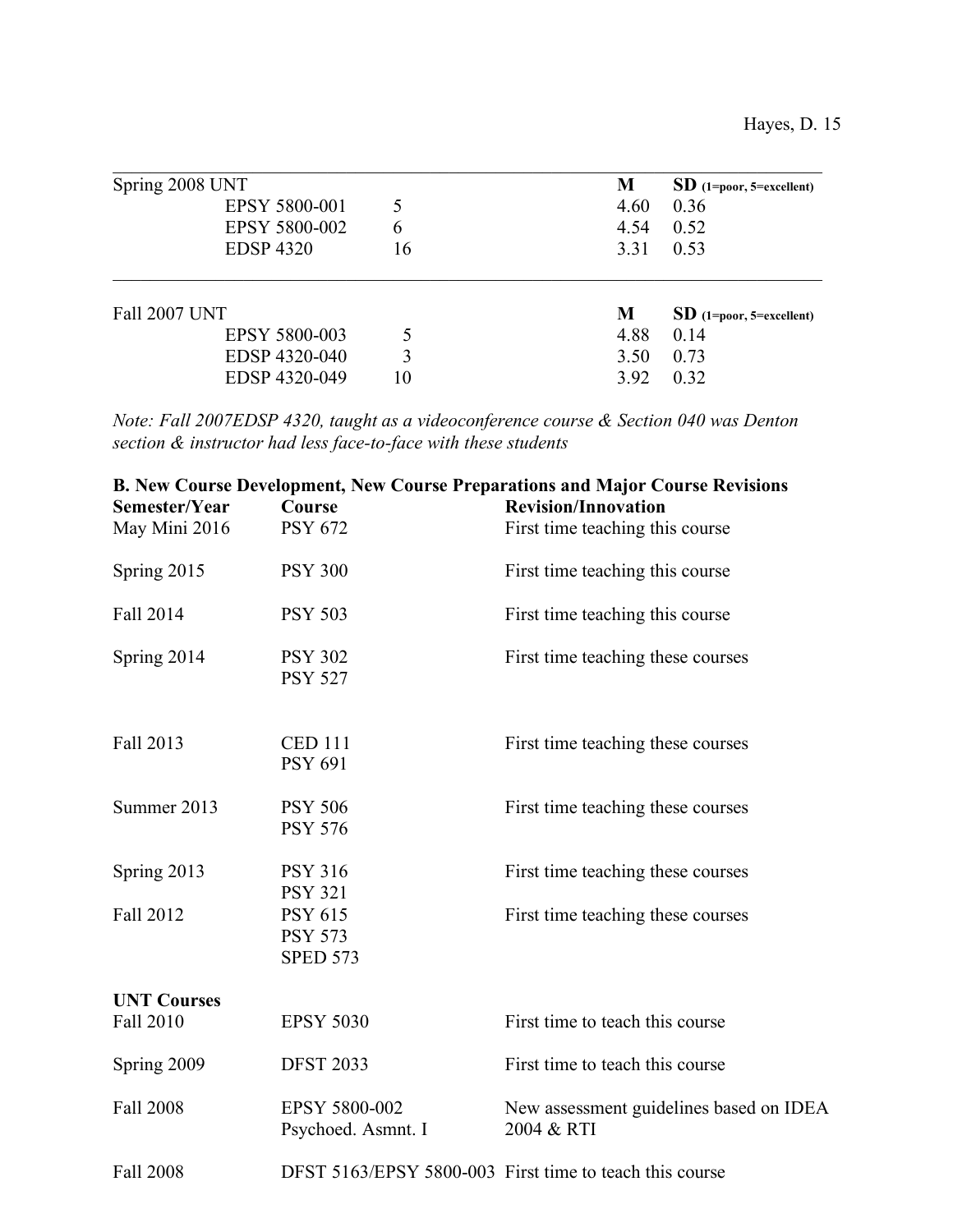| Spring 2008 | EPSY 5800-001<br>Psychoed. Asmnt. II                 | First time to teach this course |
|-------------|------------------------------------------------------|---------------------------------|
| Spring 2008 | <b>EPSY 5800-002</b><br>Consultation & Collaboration | First time to teach this course |
| Fall 2007   | EPSY 5800-003<br>Psychoed. Asmnt. I                  | First time to teach this course |
| Fall 2007   | <b>EDSP 4320</b>                                     | First time to teach this course |

## **XII. GRADUATE & UNDERGRADUATE STUDENTS ADVISED RESEARCH**

#### **Doctoral Committees**

- i. Completed Doctoral Committees Chaired
	- Tammy Willis (Fall 2017)
	- Oluwaseun Otubanjo (Fall 2020)
- ii. Current Doctoral Committees Chaired
- iii. Doctoral Committees Served On
	- -Michelle Smith (Spring 2017)
	- -Nelly Shora (Fall 2016)
	- Forrest Lane (Fall 2011) UNT
	- Jennifer Austin (Summer 2011) UNT
	- -Andrea Hathcote (Summer 2010) UNT
	- -Mitzi Lewis (Summer 2010) UNT
- iv. Current Doctoral Committees Serving On
	- Shaunise Robinson (Fall 2020)
	- -Jennifer Man (Spring 2019 Present))

# **Master's Committees**

- v. Completed Master's Committees Chaired
	- Oluwaseun Otubanjo (Summer 2018) -Jennifer Mann (Summer 2018)
	- Brittany Warnick (Summer 2012, UNT)
	- Lynette O'Keefe (Fall 2009, UNT)
- vi. Current Master's Committee Chaired
- vii. Master's Committees Served On
	- Nelly Shora (September 2014 June 2015)
	- Donna Aldridge (Fine Arts; November 2014 June 2015)
	- Roderick Goudy (June 2014 October 2014)
	- Katie Shipman (April 2014 October 2014)
	- Ryan Hinojosa (March 2014)
	- -Victoria Calvin (May 2012, UNT)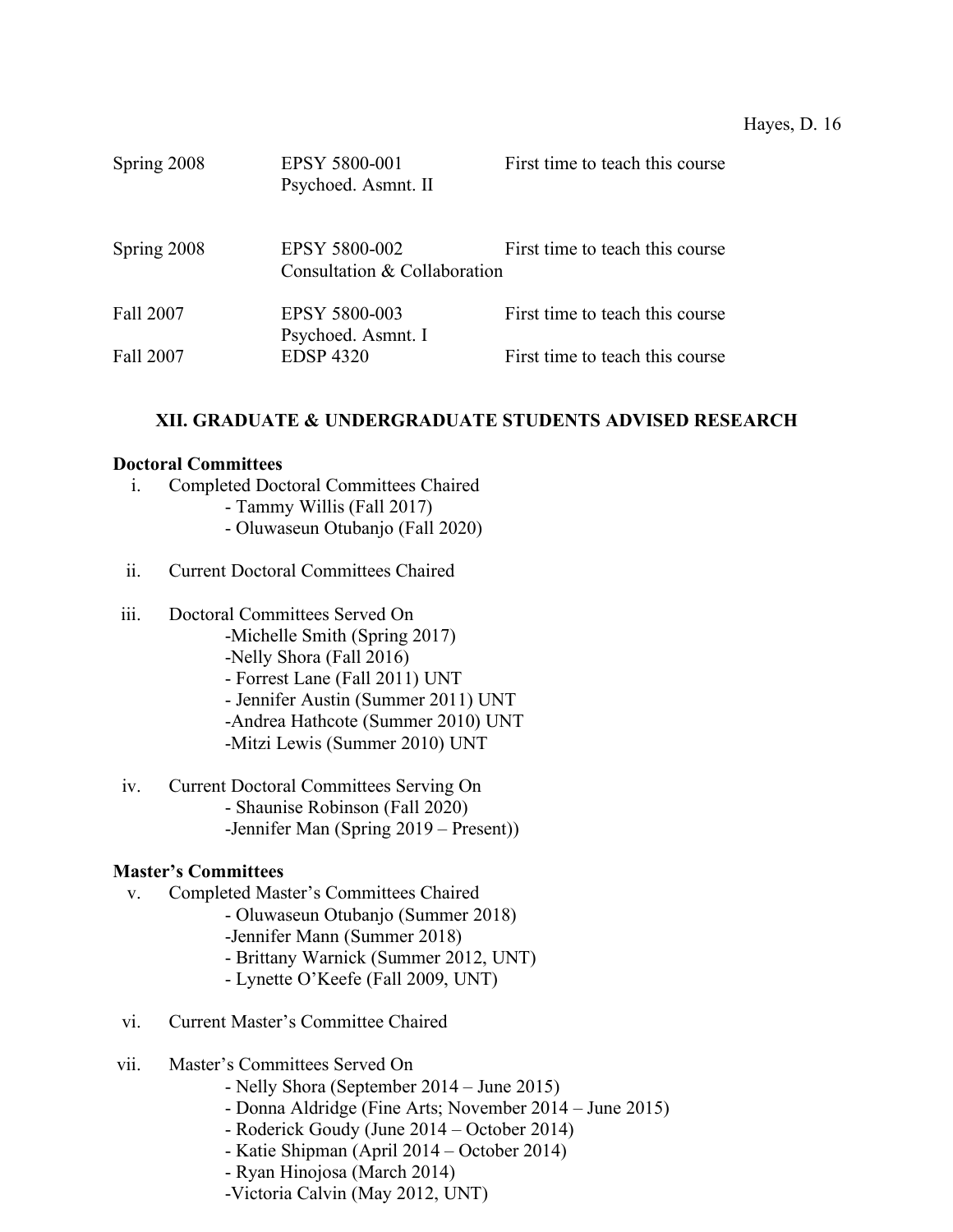-Jessica Venture (December 2011, UNT) -Charlie Kim (August 2009, UNT) -Betty Ye (August 2009, UNT)

viii. Current Master's Committees Serving On - Joanne Blast (Fall 2020)

#### **Honors College Thesis**

- ix. Completed Honors College Thesis Chaired
	- Breanna Connell (Fall 2014)
	- Denise Calixto (Spring 2018)
- x. Current Honors College Thesis Serving On
	- Evalyn Brown (Fall 2020)
	- Madison Randall (Fall 2019)

#### **McNair Scholars**

- xi. Completed McNair Scholars
	- -Davida Johnson (October 2015 August 2017)
	- Jacquelyn Williams (October 2013 December 2014)
	- Linda March-Farmer (October 2013 May 2016)
	- Destiny Gray (2012 December 2013)
- xii. Current McNair Scholars

#### **Research Apprenticeship**

- Uzo Eze (Fall 2015) -Breanna Connel (Spring 2015) -Stormy Malone (Fall 2013 – Spring 2014) -Wahaj Mandavia (Fall 2012 – Spring 2013) -Chris Young (Fall 2012 – Spring 2013)

# **XIII. SERVICE TO UNIVERSITY**

| A. University Service |                                                                                      |                      |
|-----------------------|--------------------------------------------------------------------------------------|----------------------|
| Fall 2020-Present     | <b>Information Technology Sub-Steering</b><br>Committee                              | Member               |
| Fall 2020-Present     | Strategic Enrollment Management<br>Academic Innovation Council                       | Member               |
|                       | Spring 2019 – Summer 2020 Academic Department Heads Council                          | Member               |
| Fall $2018$ – Present | University Appeal Board                                                              | Member               |
| Fall 2015             | African American Male Mentorship<br>Program (AAMMP)<br>Texas A&M University-Commerce | <b>Faculty Panel</b> |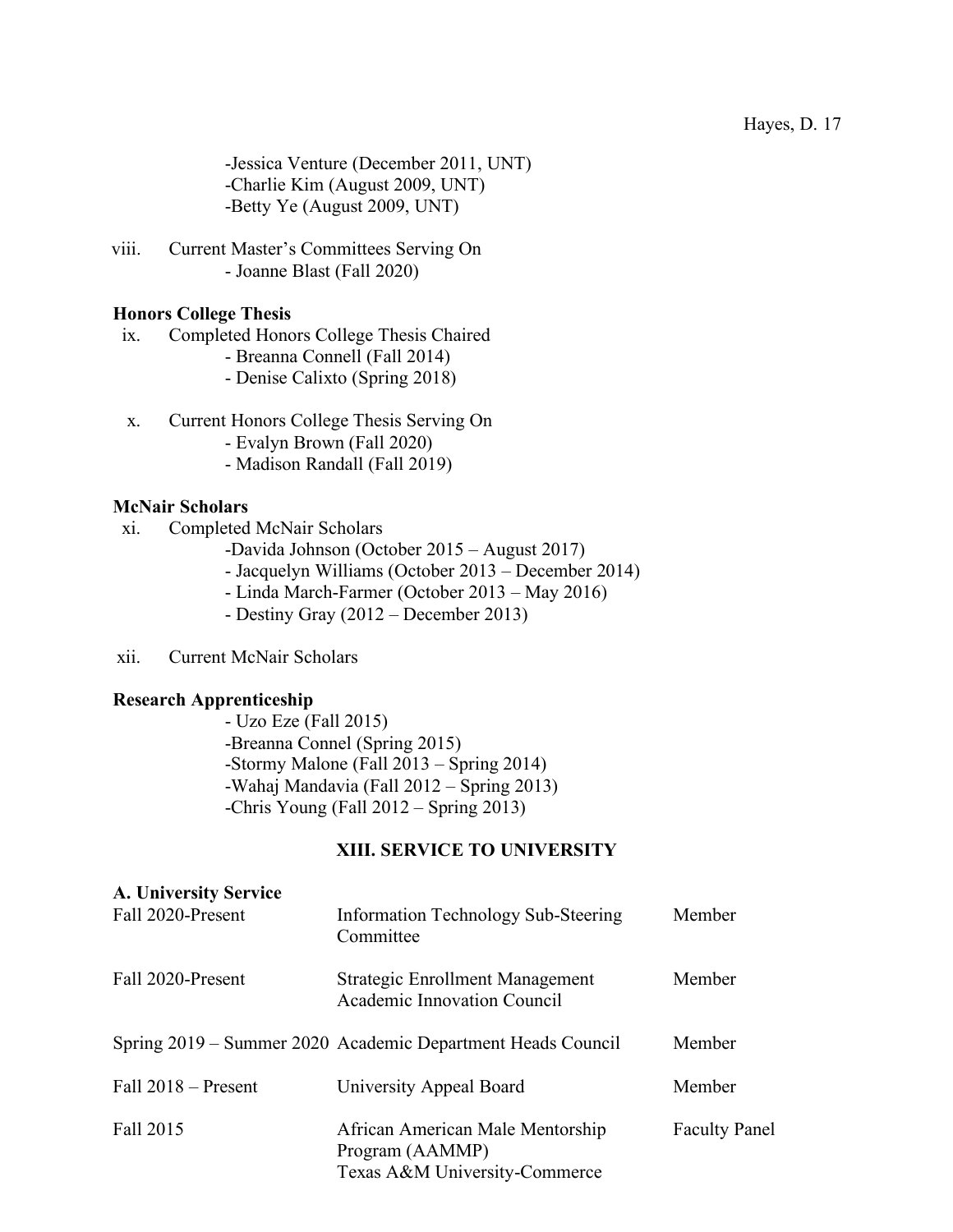| Fall 2013- Present                             |                               | <b>TAMUC Honors College</b>                                               | <b>Research Advisor</b> |
|------------------------------------------------|-------------------------------|---------------------------------------------------------------------------|-------------------------|
| $2012 - 2017$                                  |                               | <b>TAMUC McNair Scholar</b>                                               | Mentor                  |
| <b>B. College Service</b><br>Fall 2020-Present |                               | <b>COEHS Scholarship Committee</b>                                        | Chair                   |
|                                                | Spring $2019 -$ Summer $2020$ | Deans Council COEHS                                                       | Member                  |
| 2008-2012                                      |                               | UNT COE Follow-Up & Assessment Committee (Elected)                        | <b>Committee Member</b> |
| 2007-2011                                      |                               | UNT COE Diversity Committee (Volunteered)                                 | Co-Chair 2010-2011      |
| <b>C. Department Service</b>                   |                               | Summer 2017-Summer 2020 Coordinator of TAMUC School Psychology Program    |                         |
| Summer 2017- Fall 2017                         |                               | Chair TAMUC School Psychology Faculty Search Committee                    |                         |
| Fall 2016 – Spring 2017                        |                               | <b>TAMUC Special Education Faculty Search Committee</b>                   |                         |
| Fall 2015 – Spring 2016                        |                               | Chair TAMUC Clinical & Educational Psychology Faculty Search<br>Committee |                         |
| Fall $2014 -$ Spring $2015$                    |                               | <b>TAMUC Clinical Psychology Faculty Search Committee</b>                 |                         |
| Spring 2014                                    |                               | Psychology Recruitment Visits to UNT & TWU                                |                         |
| Fall 2013 - Spring 2014                        |                               | TAMUC SPED & School Psychology Faculty Search Committees                  |                         |
| $2013 - 2016$                                  |                               | <b>TAMUC Applied Clinical Masters Committee</b>                           |                         |
| 2013 - Present                                 |                               | <b>TAMUC Educational Psychology Doctoral Committee</b>                    |                         |
| Spring 2013 - Fall 2013                        |                               | <b>TAMUC Student Interview Committee</b>                                  |                         |
| 2012 - Present                                 |                               | <b>TAMUC School Psychology Committee</b>                                  |                         |
| $2012 - 2019$                                  |                               | TAMUC PCS Scholarships/Excellence Fund Committee                          |                         |
| 2010-2012                                      |                               | UNT School Psychology Program Director/Lead Faculty                       |                         |
| 2010-2011                                      |                               | UNT School Psychology Planning Committee                                  |                         |
| 2010-2011                                      |                               | EPSY Faculty Search (School Psychology) Committee                         |                         |
| 2010-2011                                      |                               | EPSY Faculty Search (Educational Diagnostician) Committee                 |                         |
| 2010-2011                                      |                               | Masters Policies Committee (Volunteered)                                  | <b>Committee Member</b> |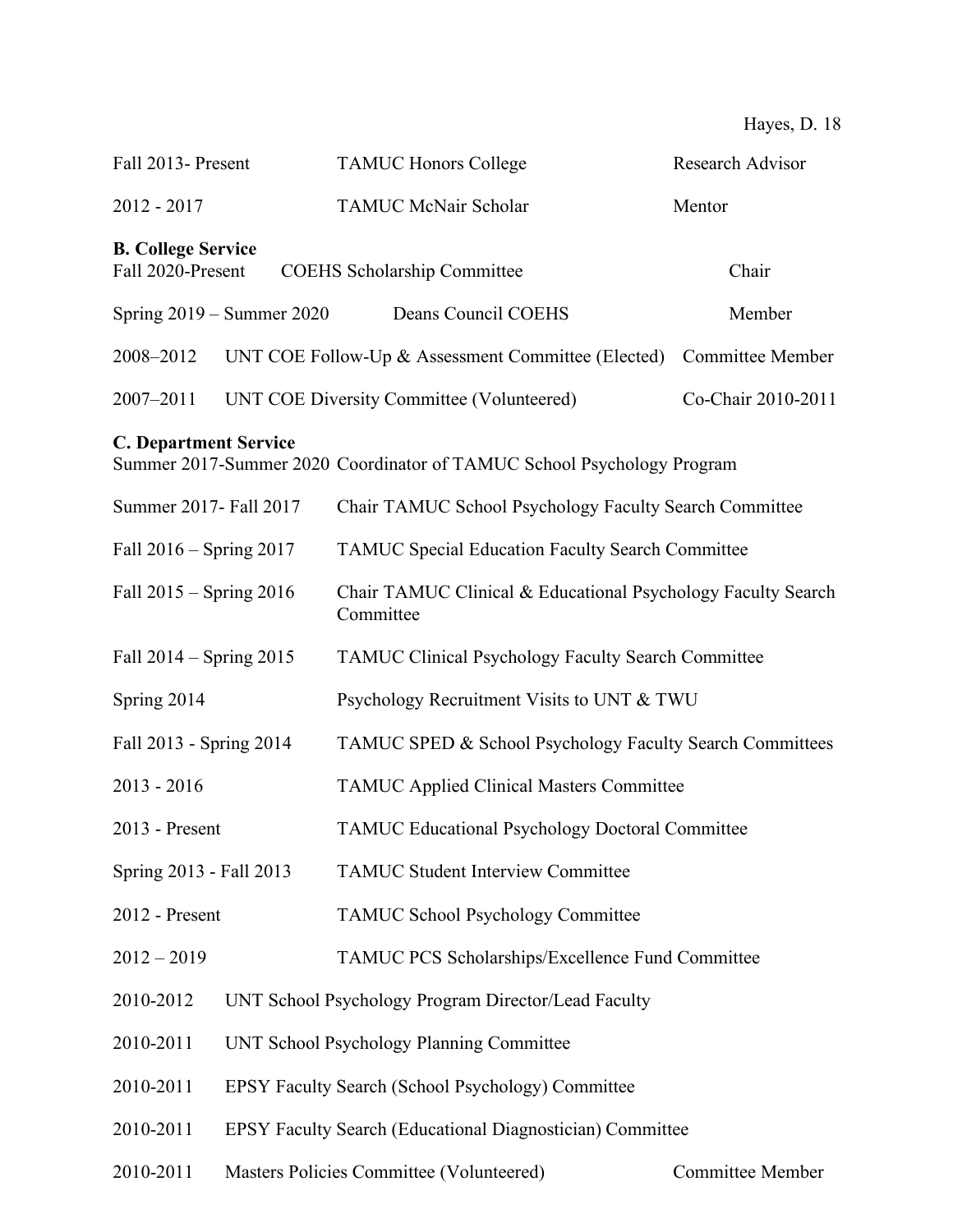| 2010-2012     | Merit and Awards Committee (Volunteered)                                                                               | Chair/Committee<br>Member |
|---------------|------------------------------------------------------------------------------------------------------------------------|---------------------------|
| $2009 - 2010$ | <b>Educational Psychology Faculty Search Committee</b>                                                                 | <b>Committee Member</b>   |
| 2009-2012     | <b>UNT ADA Liaison for EPSY</b>                                                                                        |                           |
| 2008-2009     | <b>Educational Research Faculty Search Committee</b>                                                                   | <b>Committee Member</b>   |
| 2007-2008     | <b>Special Education Faculty Search Committee</b>                                                                      | <b>Committee Member</b>   |
| 2007-2011     | <b>Personal Affairs Committee</b>                                                                                      | Non-voting Member         |
| $2009 - 2012$ | <b>D. Student/Student Organization Service</b><br>UNT Alliance of Black School Educators                               | Organization Advisor      |
|               | <b>XIV. COMMUNITY SERVICE</b>                                                                                          |                           |
| 2020-2021     | Dallas ISD School Health Advisory Council                                                                              | Member                    |
| 2015          | NASP Multicultural Affairs Committee African American Subcommittee                                                     |                           |
| Fall 2008     | UNT Department of Psychology, Psi Chi                                                                                  | <b>Guest Speaker</b>      |
| 03/28//2008   | UNT Alliance of Black School Educators<br>5 <sup>th</sup> Annual Empowering the Mind, Improving<br>the Life Conference | Keynote Speaker           |
| 11/19/2007    | UNT Association of Black School Educators                                                                              | Panelist                  |
| 09/10/2007    | <b>UNT Coalition of Black Organizations</b>                                                                            | <b>Guest Speaker</b>      |
|               |                                                                                                                        |                           |

#### **XV. PROFESSIONAL TRAINNGS**

- October 2020 Legal updates and ethical review. Presentation at Dallas-Fort Worth Regional Association of School Psychologists Spring Conference. Webinar via Zoom.
- July 2020 TBRI 101: A self-guided course in Trust-Based Relationships. Karyn Purvis Institute of Child Development at TCU.
- June 2020 Coaching Competence- The P.A.R.E.N.T. approach to more effective social & emotional learning at home and school. Presentation at Dallas-Fort Worth Regional Association of School Psychologists Spring Conference. Webinar via Zoom.
- June 2020 Understanding trauma in a school setting: Realistic interventions for students. Presentation at Dallas-Fort Worth Regional Association of School Psychologists Spring Conference. Webinar via Zoom.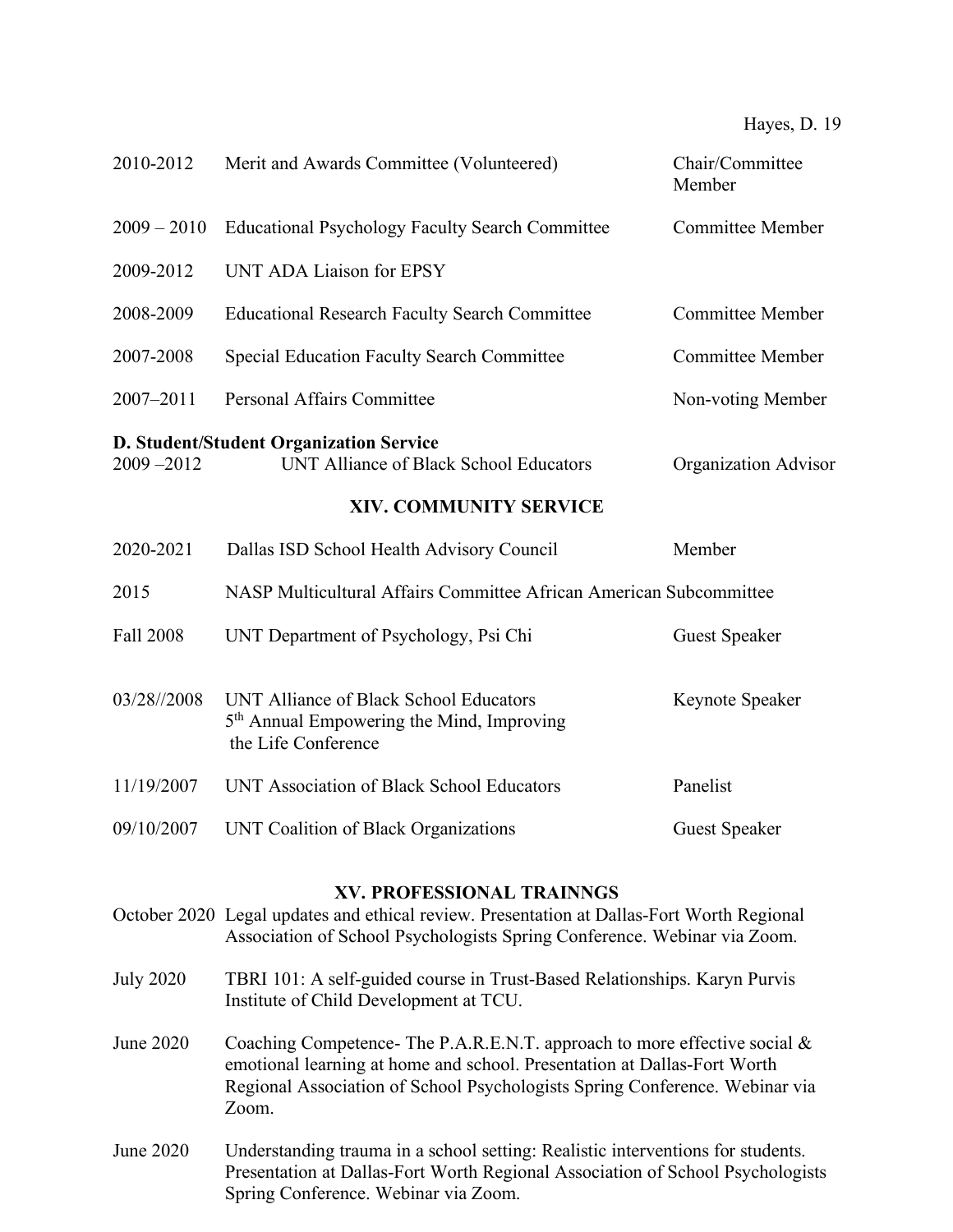- April 2020 Remote administration of the Ortiz PVAT: An instructional guide for online testing. MHS Inc.
- October 2019 Military Informed Care (MIC). Presented by V.A.L.O.R. at Texas A&M University Commerce.
- April 2019 Linking assessment with appropriate interventions, Dyslexia/504 programs, etc. Presentation at Dallas-Fort Worth Regional Association of School Psychologists Spring Conference. Dallas, TX.
- April 2019 TSBEP enforcement data and trends, Sunset recommendations, rule changes and issues, etc. Presentation at Dallas-Fort Worth Regional Association of School Psychologists Spring Conference. Dallas, TX.
- Oct 2018 Ethics. Presentation at Dallas-Fort Worth Regional Association of School Psychologists Fall Conference. Dallas, TX.
- Oct 2018 Cultural Diversity. Presentation at Dallas-Fort Worth Regional Association of School Psychologists Fall Conference. Dallas, TX.
- April 2018 Non-Suicidal Self-Injury. Presentation at Dallas-Fort Worth Regional Association of School Psychologists Spring Conference. Dallas, TX.
- April 2018 Issues of Confidentiality, Privilege, Communication, Records, Ethics, and Subpoenas. Presentation at Dallas-Fort Worth Regional Association of School Psychologists Spring Conference. Dallas, TX.
- Feb 2018 Preventing and Addressing Challenging Student Behavior: The Power of FBAs, BIPs, and Student-Instructor Rapport. Presentation at Dallas-Fort Worth Regional Association of School Psychologists Winter Conference. Keller, TX.
- Feb 2018 TSBEP Update, FAQs, and New Board Rules. Presentation at Dallas-Fort Worth Regional Association of School Psychologists. Winter Conference. Keller, TX.
- Sept 2017 Ethical Principals in School Psychology with Professional Panel. Presentation at Dallas-Fort Worth Regional Association of School Psychologists. Fall Conference. Arlington, TX.
- Feb 2017 Evaluation and Diagnosis of Emotional and Behavioral Disorders in the Schools Utilizing the BASC-3 Model. Presentation at Dallas-Fort Worth Regional Association of School Psychologists. Winter Conference. Arlington, TX.
- Oct 2016 Twenty Years of the LSSP: A Glimpse (at the Past), a Gleam (at the Present) and a Glance (to the Future). Presentation at Texas Association of School Psychologists Annual Convention. Houston, TX.
- Oct 2016 The Identification, Assessment, and Treatment of Trauma and PTSD at School. Presentation at Texas Association of School Psychologists Annual Convention. Houston, TX.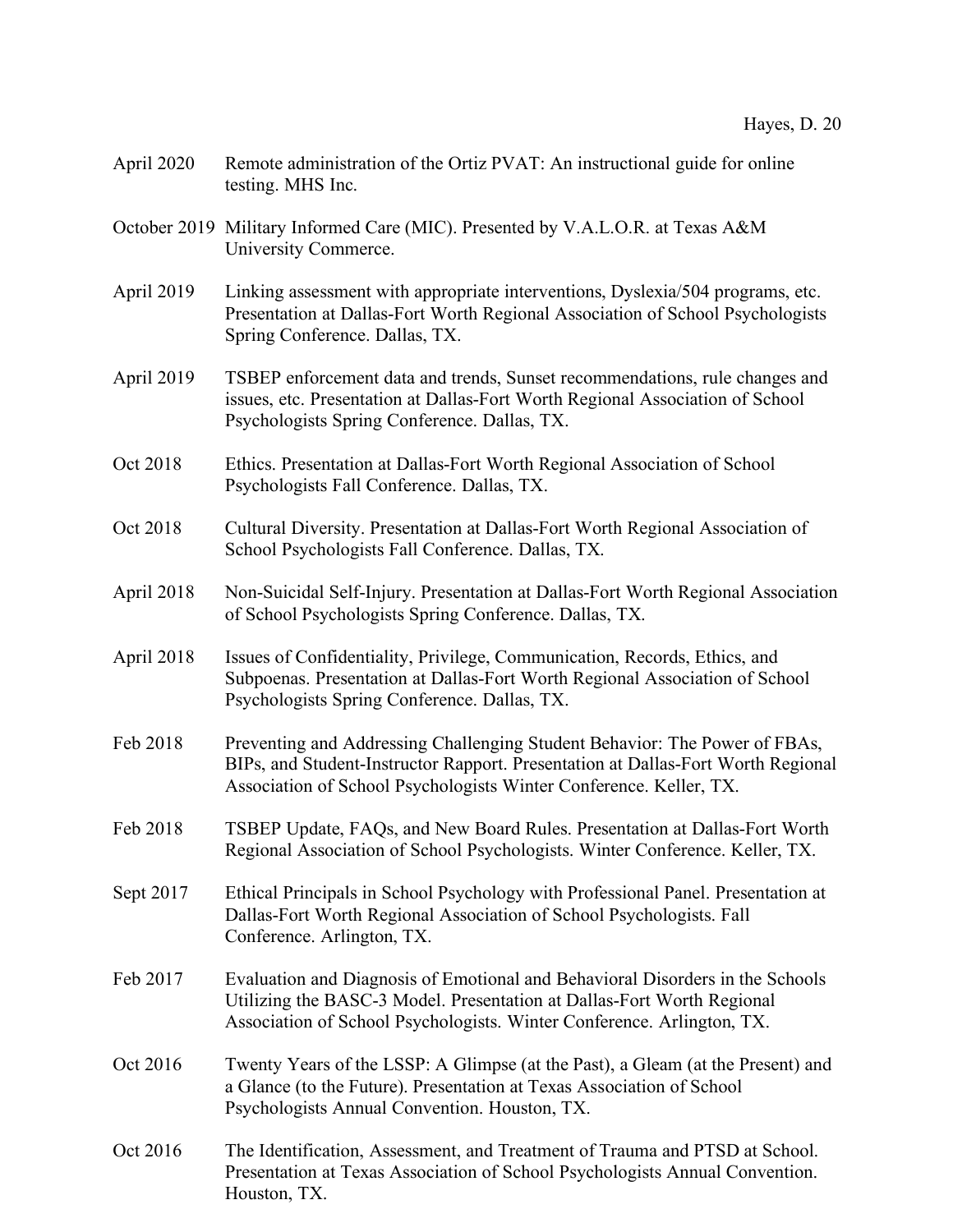| Sept 2016 | Positive Ethics for School Psychologists. Presentation at Dallas-Fort Worth<br>Regional Association of School Psychologists. Fall Conference. Arlington, TX.                                                |
|-----------|-------------------------------------------------------------------------------------------------------------------------------------------------------------------------------------------------------------|
| Sept 2016 | Meeting the Needs of Gender Diverse Students: Affirmative Action in the<br>Schools. Dallas-Fort Worth Regional Association of School Psychologists. Fall<br>Conference. Arlington, TX.                      |
| May 2016  | Cross-Battery Assessment Model of Assessment. Dallas-Fort Worth Regional<br>Association of School Psychologists. Spring Conference. Arlington, TX.                                                          |
| May 2016  | Integrated School Neuropsychology. Dallas-Fort Worth Regional Association of<br>School Psychologists. Spring Conference. Arlington, TX.                                                                     |
| Sept 2015 | Ethical Issues for Licensed Specialist in School Psychology: 2015 Practical<br>Issues. Dallas-Fort Worth Regional Association of School Psychologists. Fall<br>Conference. Arlington, TX.                   |
| Sept 2015 | Intellectual and Linguistic Diversity: Communicating Through Behavior. Dallas-<br>Fort Worth Regional Association of School Psychologists. Fall Conference.<br>Arlington, TX.                               |
| May 2015  | Strategies to Combat the School to Prison Pipeline. Presentation at Dallas-Fort<br>Worth Regional Association of School Psychologists Spring Conference.<br>Arlington, TX.                                  |
| Oct 2014  | Using a PBIS Model to Improve Outcomes for Students with EBD. Training at<br>Texas Association of School Psychologists Annual Professional Development<br>Convention. Las Colinas, TX.                      |
| Oct 2014  | Introduction to the WJ-IV & Introduction to the New WISC-V; Traditional &<br>Digital. Training at Texas Association of School Psychologists Annual<br>Professional Development Convention. Las Colinas, TX. |
| Oct 2014  | Legal and Ethical Issues in School Psychology from a Board Perspective.<br>Training at Texas Association of School Psychologists Annual Professional<br>Development Convention. Las Colinas, TX.            |
| Oct 2014  | Professional Practices in Training School Psychologists. Presentation at Texas<br>Association of School Psychologists Annual Professional Development<br>Convention. Las Colinas, TX.                       |
| Sept 2014 | Cultural Diversity 2014-2015. Presentation at Dallas-Fort Worth Regional<br>Association of School Psychologists Fall Conference. Dallas, TX.                                                                |
| Sept 2014 | Ethics & Rules 2014-2015. Presentation at Dallas-Fort Worth Regional<br>Association of School Psychologists Fall Conference. Dallas, TX.                                                                    |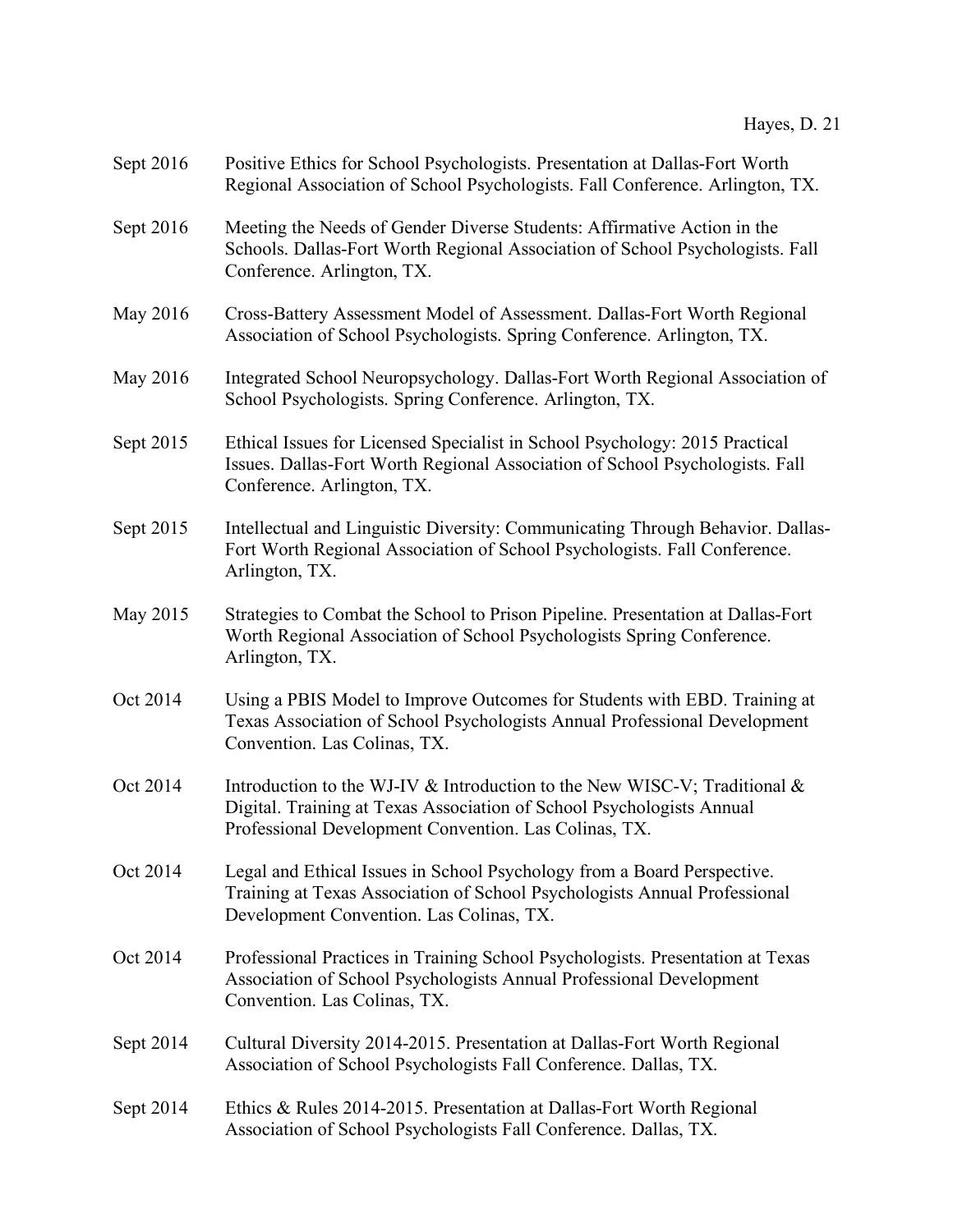| April 2014 | Administration, Interpretation, and Application of the GARS-3 and Related<br>Instruments in the Assessment of Autism Spectrum Disorder. Presentation at<br>Dallas-Fort Worth Regional Association of School Psychologists Spring<br>Conference. Lewisville, TX.                    |
|------------|------------------------------------------------------------------------------------------------------------------------------------------------------------------------------------------------------------------------------------------------------------------------------------|
| Feb 2014   | Contemporary CHC Theory & Assessment Practice: The Woodcock-Johnson IV.<br>Workshop at National Association of School Psychologists Annual Convention.<br>Washington, D.C.                                                                                                         |
| Feb 2014   | Presenter at Participant Information Exchange at National Association of School<br>Psychologists Annual Convention. Washington, D.C.                                                                                                                                               |
| Jan 2014   | Courageous Conversations: Understanding the Impact $&$ Role of Institutionalized<br>Racism on Disproportional & Disparate Outcomes for Vulnerable Populations.<br>Presentation at Dallas-Fort Worth Regional Association of School Psychologists<br>Winter Conference. Denton, TX. |
| Jan 2014   | Serving Other People's Children. Presentation at Dallas-Fort Worth Regional<br>Association of School Psychologists Winter Conference. Denton, TX.                                                                                                                                  |
| Sept 2013  | Ethics & the Practice of School Psychology: Annual Updates for LSSPs.<br>Presentation at Dallas-Fort Worth Regional Association of School Psychologists<br>Fall Conference. Arlington, TX.                                                                                         |
| Sept 2013  | An Asset-Based Approach to the Assessment of Emotional Disturbance.<br>Presentation at Dallas-Fort Worth Regional Association of School Psychologists<br>Fall Conference. Arlington, TX.                                                                                           |
| Feb 2013   | Autism Spectrum Disorders & Differential Classification Considerations.<br>Presentation at Dallas-Fort Worth Regional Association of School Psychologists<br>Winter Conference. Grand Prairie, TX.                                                                                 |
| Feb 2013   | Best Practices in Comprehensive Re-Evaluations. Presentation at Dallas-Fort<br>Worth Regional Association of School Psychologists Winter Conference. Grand<br>Prairie, TX.                                                                                                         |
| Nov 2012   | Safe Spaces Training Workshop. Texas A&M University-Commerce                                                                                                                                                                                                                       |
| Sept 2012  | Context-Sensitive Ethics for School Psychologists. Presentation at Dallas-Fort<br>Worth Regional Association of School Psychologists Fall Conference. Denton,<br>TX.                                                                                                               |
| Sept 2012  | The School Psychologists as Counselor: Articulating a Model of Mental Health.<br>Presentation at Dallas-Fort Worth Regional Association of School Psychologists<br>Fall Conference. Denton, TX.                                                                                    |